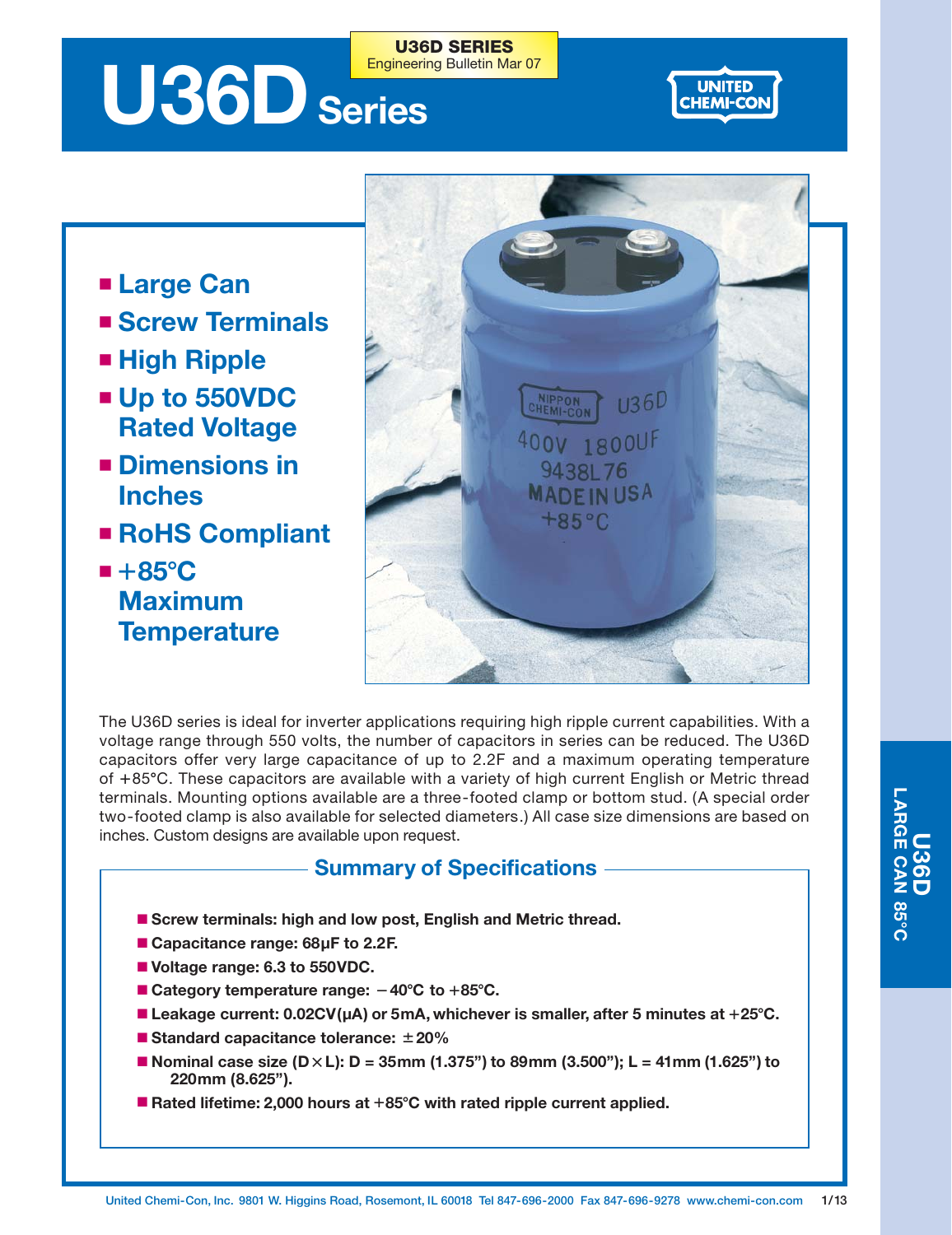#### **U36D Specifications - Screw Terminals**

| <b>Item</b>                             | <b>Characteristics</b>                                                                                                                                                                                                                                                                                                                   |  |  |  |  |  |
|-----------------------------------------|------------------------------------------------------------------------------------------------------------------------------------------------------------------------------------------------------------------------------------------------------------------------------------------------------------------------------------------|--|--|--|--|--|
| <b>Category Temperature Range</b>       | $-40$ to $+85^{\circ}$ C                                                                                                                                                                                                                                                                                                                 |  |  |  |  |  |
| <b>Rated Voltage Range</b>              | 6.3 to 550VDC                                                                                                                                                                                                                                                                                                                            |  |  |  |  |  |
| <b>Capacitance Range</b>                | 68µF to 2.2F at +25°C, 120Hz                                                                                                                                                                                                                                                                                                             |  |  |  |  |  |
| Capacitance Tolerance                   | $\pm 20\%$ (M) at $+25^{\circ}$ C, 120Hz                                                                                                                                                                                                                                                                                                 |  |  |  |  |  |
| <b>Leakage Current</b>                  | $I = 0.02CV(\mu A)$ or 5mA, whichever is smaller, after 5 minutes at +25°C.                                                                                                                                                                                                                                                              |  |  |  |  |  |
|                                         | Where I = Max. leakage current ( $\mu$ A), C = Nominal capacitance ( $\mu$ F) and V = Rated voltage (V)                                                                                                                                                                                                                                  |  |  |  |  |  |
| <b>Rated Ripple Current Multipliers</b> | Ambient Temperature (°C)                                                                                                                                                                                                                                                                                                                 |  |  |  |  |  |
|                                         | $< +55^{\circ}$ C<br>$+65^{\circ}$ C<br>$+75^{\circ}$ C<br>$+85^{\circ}$ C                                                                                                                                                                                                                                                               |  |  |  |  |  |
|                                         | 1.67<br>2.39<br>2.22<br>1.00                                                                                                                                                                                                                                                                                                             |  |  |  |  |  |
|                                         | Frequency (Hz)                                                                                                                                                                                                                                                                                                                           |  |  |  |  |  |
|                                         | 50Hz<br>120Hz<br>300Hz<br>1kHz<br>3kHz                                                                                                                                                                                                                                                                                                   |  |  |  |  |  |
|                                         | 1.0<br>0.8<br>1.1<br>1.3<br>1.4                                                                                                                                                                                                                                                                                                          |  |  |  |  |  |
| Endurance<br>(Load Life)                | The following specifications shall be satisfied when the capacitors are restored to +25°C after<br>subjecting them to DC voltage for 2,000 hours at +85°C with the rated ripple current applied.<br>The sum of the DC voltage and peak AC voltage must not exceed the full rated voltage of<br>the capacitors.                           |  |  |  |  |  |
|                                         | Capacitance change: $\leq$ 20% from initial measurement<br>ESR change<br>: $\leq$ 300% of initial specified limit<br>Leakage current<br>: $\le$ initial specified limit                                                                                                                                                                  |  |  |  |  |  |
| <b>Shelf Life</b>                       | The following specifications shall be satisfied when the capacitors are restored to $+25^{\circ}$ C after<br>exposing them for 500 hours at +85°C without voltage applied. The rated voltage shall be<br>applied to the capacitors for a minimum of 30 minutes, at least 24 hours and not more than<br>48 hours before the measurements. |  |  |  |  |  |
|                                         | Capacitance change: $\leq$ 20% from initial measurement<br>ESR change<br>: $\leq$ 300% of initial specified limit<br>Leakage current<br>: $\le$ initial specified limit                                                                                                                                                                  |  |  |  |  |  |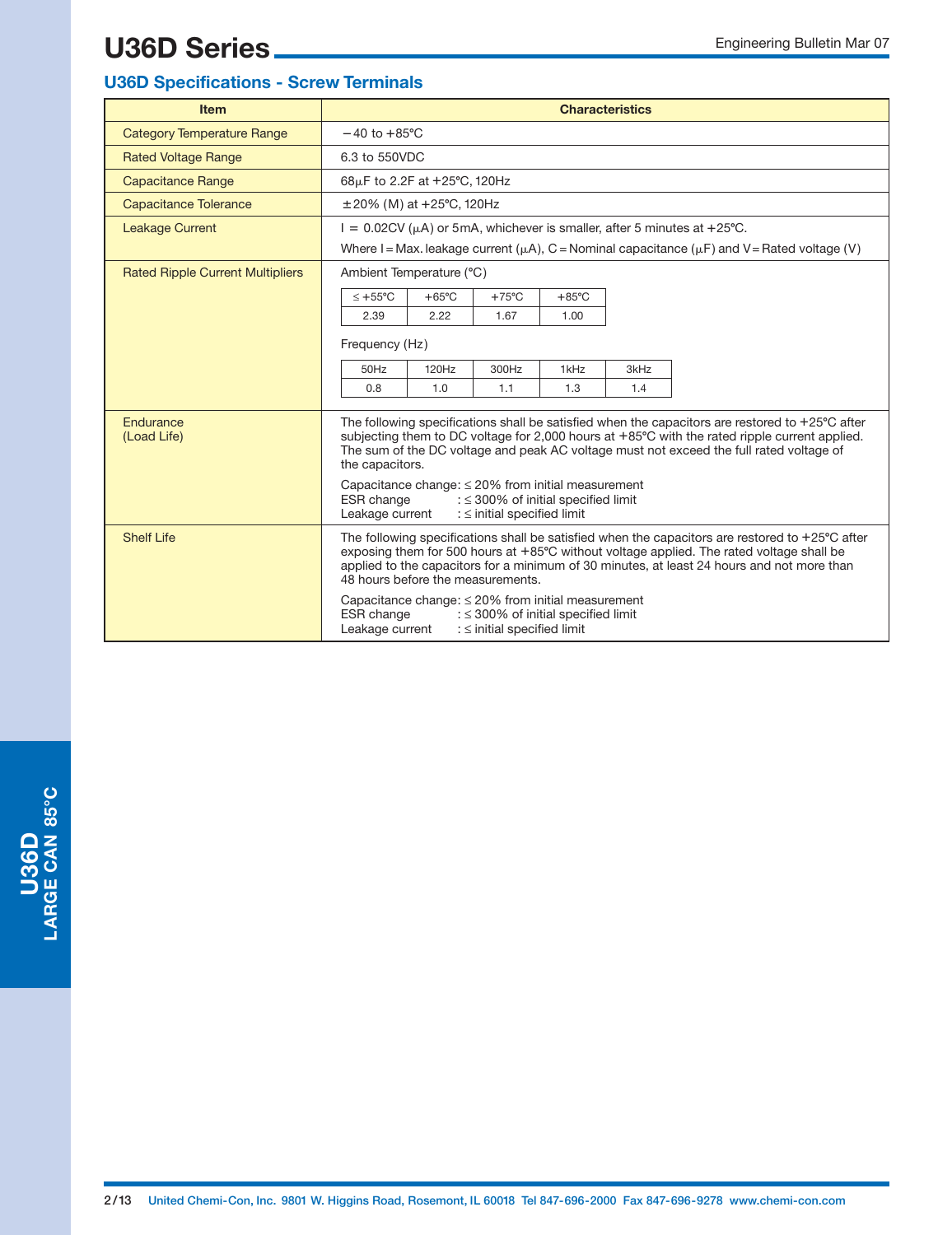### **Diagram of Dimensions - Screw Terminals**

#### **Large Can/Screw Terminals**



| <b>Case Dimensions</b>                                                                                                  |                     |                                                                                                                            |                    |  |  |  |  |  |
|-------------------------------------------------------------------------------------------------------------------------|---------------------|----------------------------------------------------------------------------------------------------------------------------|--------------------|--|--|--|--|--|
| <b>Case Size</b><br>Code                                                                                                | ØD<br>$+0.080(2.0)$ | L<br>± 0.040(1.0)                                                                                                          | F<br>± 0.010(0.25) |  |  |  |  |  |
| A41<br>A54<br>A67<br>A79<br>A92<br>AA <sub>5</sub><br>AB7<br>AD <sub>0</sub><br>AE <sub>3</sub>                         | 1.375 (35.0)        | 1.625(41)<br>2.125(54)<br>2.625(67)<br>3.125(79)<br>3.625(92)<br>4.125 (105)<br>4.625 (117)<br>5.125 (130)<br>5.625 (143)  | 0.500(12.7)        |  |  |  |  |  |
| C48<br>C <sub>54</sub><br>C67<br>C79<br>C92<br>CA <sub>5</sub><br>CB7<br>C <sub>D</sub> <sub>0</sub><br>CE <sub>3</sub> | 2.000(50.8)         | 1.875 (48)<br>2.125(54)<br>2.625(67)<br>3.125(79)<br>3.625(92)<br>4.125 (105)<br>4.625 (117)<br>5.125 (130)<br>5.625 (143) | 0.875(22.2)        |  |  |  |  |  |
| <b>D79</b><br>DA <sub>5</sub><br>DB7<br>D <sub>D</sub> <sub>0</sub><br>DE <sub>3</sub>                                  | 2.500(63.5)         | 3.125(79)<br>4.125 (105)<br>4.625 (117)<br>5.125 (130)<br>5.625 (143)                                                      | 1.125 (28.6)       |  |  |  |  |  |
| <b>E79</b><br>E92<br>EA <sub>5</sub><br>EB7<br>ED <sub>0</sub><br>EE3<br>EN <sub>0</sub>                                | 3.000(76.2)         | 3.125(79)<br>3.625(92)<br>4.125 (105)<br>4.625 (117)<br>5.125 (130)<br>5.625 (143)<br>8.625 (220)                          | 1.250 (31.8)       |  |  |  |  |  |
| FA <sub>5</sub><br>FB7<br>FD <sub>0</sub><br>FE <sub>3</sub>                                                            | 3.500(89.0)         | 4.125 (105)<br>4.625 (117)<br>5.125 (130)<br>5.625 (143)                                                                   | 1.250(31.8)        |  |  |  |  |  |

#### **Terminal Specifications**

| <b>Terminal</b> |            | <b>Available Case Diameter</b> | <b>Thread</b>            | <b>Minimum</b>                | J                | н           | øs          | ØT                                    |  |
|-----------------|------------|--------------------------------|--------------------------|-------------------------------|------------------|-------------|-------------|---------------------------------------|--|
| Code            | ØD<br>Code | ØD<br>inches (mm)              | <b>Size</b>              | <b>Thread</b><br><b>Depth</b> | $\pm 0.020(0.5)$ | ±0.080(2.0) |             | $\pm$ 0.010 (0.25) $\pm$ 0.010 (0.25) |  |
| <b>HP</b>       | $C-E$      | 1.375 - 3.000 (35.0 - 76.2)    | 10-32 NF-2B              | 0.375(9.5)                    | 0.250(6.4)       | $L+J$       | 0.313(8.0)  | 0.438(11.1)                           |  |
| <b>LP</b>       | C-E        | $1.375 - 3.000(35.0 - 76.2)$   | 10-32 NF-2B              | 0.219(5.6)                    | 0.063(1.6)       | $L + J$     | 0.313(8.0)  |                                       |  |
| HL.             | $C-E$      | 1.375 - 3.000 (35.0 - 76.2)    | M5x0.8-6H                | 0.375(9.5)                    | 0.250(6.4)       | $L+J$       | 0.313(8.0)  | 0.438(11.1)                           |  |
| <b>ML</b>       | $C-E$      | 1.375 - 3.000 (35.0 - 76.2)    | M5x0.8-6H                | 0.219(5.6)                    | 0.063(1.6)       | $L+J$       | 0.313(8.0)  | 0.438(11.1)                           |  |
| <b>CD</b>       | D-E        | $2.500 - 3.000(63.5 - 76.2)$   | M5x0.8-6H                | 0.335(8.5)                    | 0.200(5.0)       | $L+J$       | 0.512(13.0) | 0.740(18.8)                           |  |
| <b>CP</b>       | $D-F$      | $2.500 - 3.500(63.5 - 89.0)$   | $1/4 - 28$ NF-2B         | 0.344(8.7)                    | 0.093(2.4)       | $L+J$       | 0.689(17.5) |                                       |  |
| <b>CH</b>       | $D-F$      | $2.500 - 3.500(63.5 - 89.0)$   | $\frac{1}{4}$ - 28 NF-2B | 0.468(11.9)                   | 0.250(6.4)       | $L+J$       | 0.689(17.5) |                                       |  |
| <b>CA</b>       | $D-F$      | $2.500 - 3.500(63.5 - 89.0)$   | $M6x1-6H$                | 0.344(8.7)                    | 0.093(2.4)       | $L+J$       | 0.689(17.5) |                                       |  |
| <b>CS</b>       | $D-F$      | $2.500 - 3.500(63.5 - 89.0)$   | $M6x1-6H$                | 0.468(11.9)                   | 0.250(6.4)       | $L+J$       | 0.689(17.5) |                                       |  |
|                 |            |                                |                          |                               |                  |             |             |                                       |  |
|                 |            |                                |                          |                               |                  |             |             |                                       |  |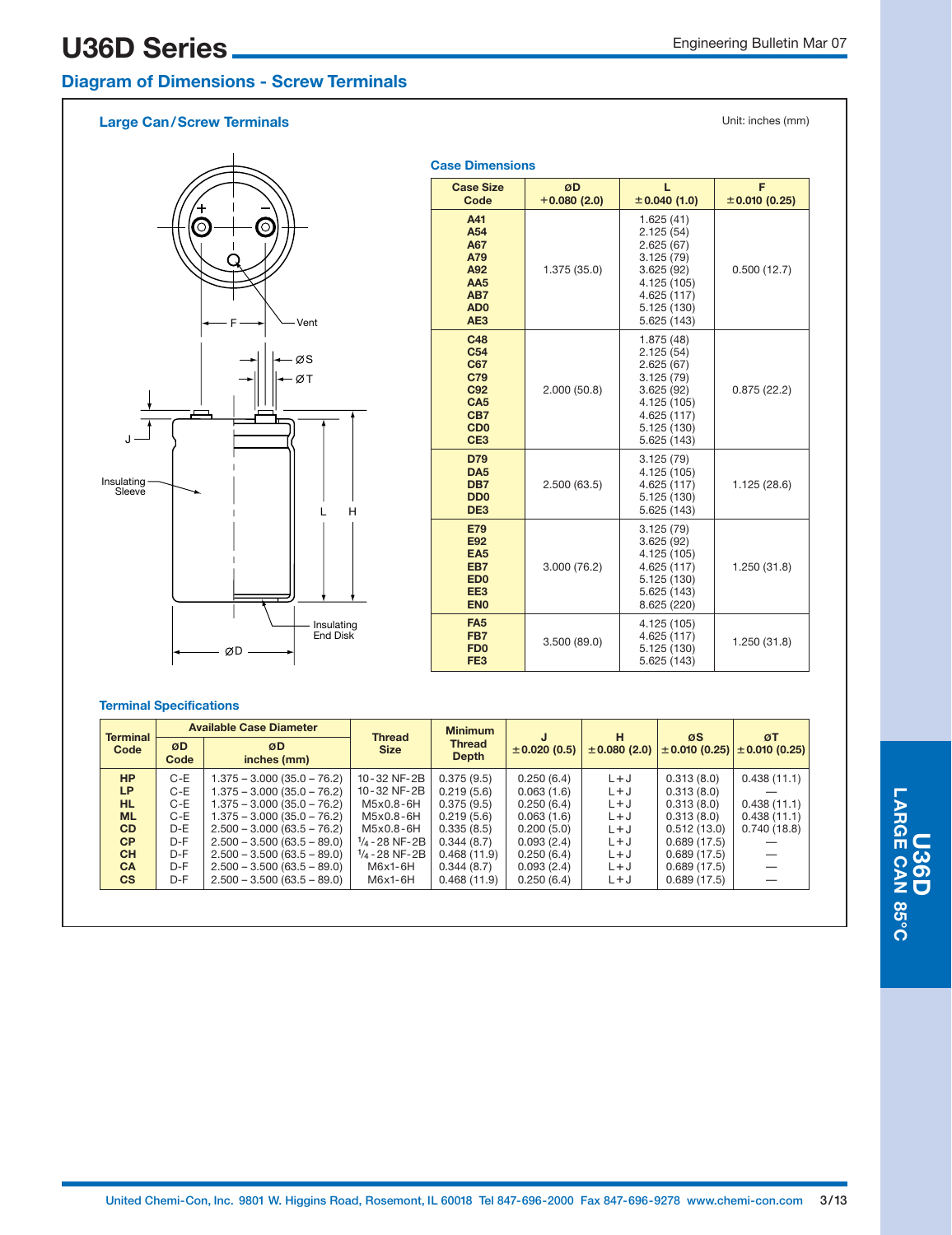### **Mounting Hardware - Screw Terminals**



#### **Type C: Clamp Dimensions**

| <b>Mounting</b><br>Code | Case<br>ØD   | A            | в            | G<br>$\pm$ 1.0 (0.040) $\pm$ 1.0 (0.040) $\pm$ 1.0 (0.040) | $\pm 0.5(0.020)$ | ĸ           | R            |            | $\pm 0.5$ (0.020) $\pm 1.0$ (0.040) $\pm 1.0$ (0.040) $\pm 0.5$ (0.020) |
|-------------------------|--------------|--------------|--------------|------------------------------------------------------------|------------------|-------------|--------------|------------|-------------------------------------------------------------------------|
| <b>See Note</b>         | 35.0 (1.375) |              |              |                                                            |                  |             |              |            |                                                                         |
| C.                      | 50.8 (2.000) | 31.8 (1.250) | 36.5 (1.437) | 13.3 (0.524)                                               | 4.5(0.177)       | 7.1 (0.280) | 19.1 (0.751) | 9.5(0.374) | 0.8(0.032)                                                              |
| C.                      | 63.5 (2.500) | 38.1 (1.500) | 42.9 (1.689) | 13.3 (0.524)                                               | 4.5(0.177)       | 7.1(0.280)  | 19.1 (0.751) | 9.5(0.374) | 0.8(0.032)                                                              |
| C.                      | 76.2 (3.000) | 44.5 (1.750) | 49.2 (1.937) | 13.3 (0.524)                                               | 4.5(0.177)       | 7.1(0.280)  | 19.1 (0.751) | 9.5(0.374) | 1.0(0.040)                                                              |
| C.                      | 89.0 (3.500) | 50.8 (2.000) | 56.5 (2.224) | 16.0 (0.630)                                               | 4.5(0.177)       | 8.0(0.313)  | 21.0 (0.827) | 9.0(0.354) | 1.0(0.040)                                                              |

Note: Type B two-footed clamp available upon request for Ø35, Ø50.8, Ø63.5 and Ø76.2. Consult UCC for specifications.

#### **Type S: Stud Mounting**







#### **Type S: Stud Mounting Dimensions**

| <b>Mounting</b><br>Code | D<br>±1.0(0.040) | <b>Thread Size</b> | ±1.0(0.040)  | N<br>±1.0(0.040) | ØK<br>±2.0(0.080) | øΩ<br>±1.0(0.040) | ±1.0(0.040) |
|-------------------------|------------------|--------------------|--------------|------------------|-------------------|-------------------|-------------|
|                         | 16.0 (0.630)     | M12                | 19.0 (0.748) | 18.0 (0.709)     | 30.0(1.181)       | 22.0 (0.866)      | (0.055)     |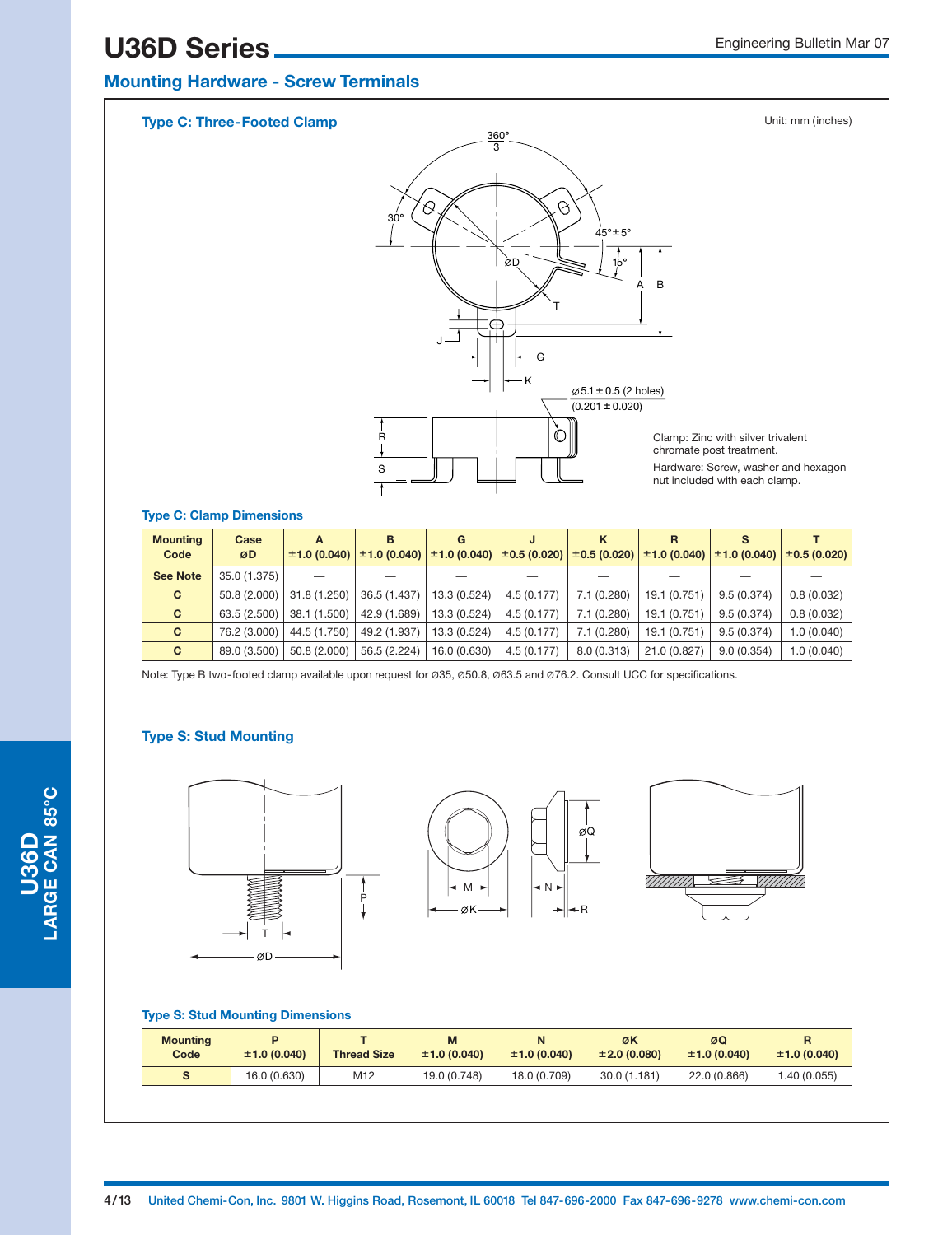**Part Numbering System for U36D Series** When ordering, always specify complete 18-field global part number.

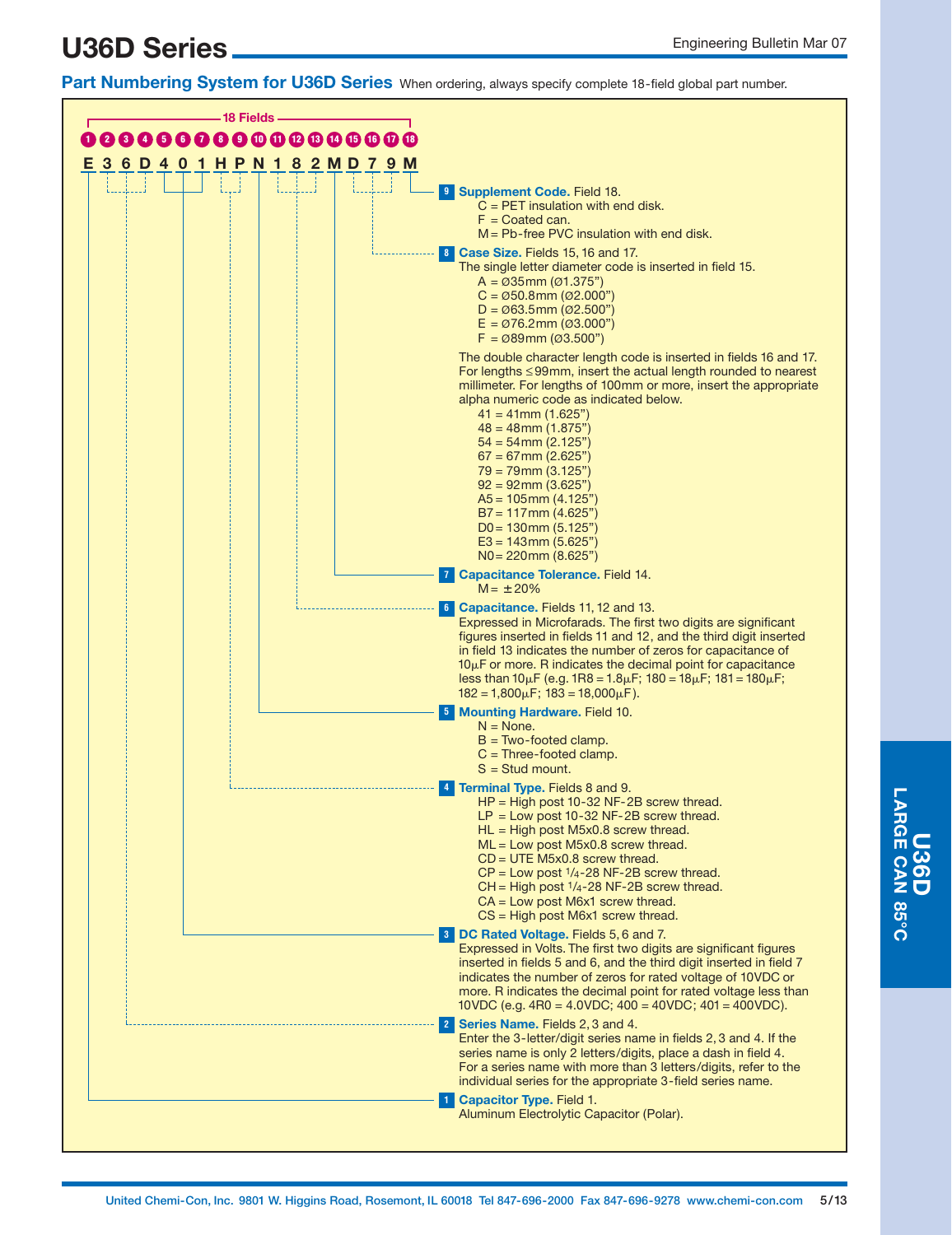#### **Standard Voltage Ratings - Screw Terminals**

| Rated<br><b>Voltage</b><br>(WVDC) | <b>Capacitance</b><br>$(\mu F)$ | <b>Global</b><br>Part Numbert            | <b>Nominal</b><br>Case Size*<br>$D \times L$ (inches) | Case<br><b>Size</b><br>Code | <b>Maximum ESR</b><br>$(m\Omega)$ at<br>$+25^{\circ}$ C, 120Hz | <b>Rated</b><br><b>Ripple Current</b><br>(A rms) at<br>+85°C, 120Hz |
|-----------------------------------|---------------------------------|------------------------------------------|-------------------------------------------------------|-----------------------------|----------------------------------------------------------------|---------------------------------------------------------------------|
|                                   |                                 |                                          |                                                       |                             |                                                                |                                                                     |
|                                   | 39,000                          | E36D6R3HPN393MA41M                       | $1.375 \times 1.625$                                  | A41                         | 42.7                                                           | 4.48                                                                |
|                                   | 68,000                          | E36D6R3HPN683MA54M                       | $1.375 \times 2.125$                                  | A54                         | 25.5                                                           | 6.35                                                                |
|                                   | 120,000                         | E36D6R3HPN124MA79M                       | $1.375 \times 3.125$                                  | A79                         | 15.4                                                           | 9.47                                                                |
|                                   | 180,000                         | E36D6R3HPN184MAA5M                       | $1.375 \times 4.125$                                  | AA <sub>5</sub>             | 11.2                                                           | 11.10                                                               |
|                                   | 220,000                         | E36D6R3HPN224MAB7M                       | $1.375 \times 4.625$                                  | AB7                         | 9.8                                                            | 12.55                                                               |
|                                   | 270,000                         | E36D6R3HPN274MAE3M                       | $1.375 \times 5.625$                                  | AE3                         | 8.4                                                            | 15.27                                                               |
|                                   | 120,000                         | E36D6R3HPN124MC54M                       | $2.000 \times 2.125$                                  | C <sub>54</sub>             | 16.9                                                           | 7.72                                                                |
|                                   | 220,000                         | E36D6R3HPN224MC67M                       | $2.000 \times 2.625$                                  | C67                         | 9.1                                                            | 10.85                                                               |
|                                   | 270,000                         | E36D6R3HPN274MC79M                       | $2.000 \times 3.125$                                  | C79                         | 8.8                                                            | 12.60                                                               |
|                                   | 390,000                         | E36D6R3HPN394MC92M                       | $2.000 \times 3.625$                                  | C92                         | 7.5                                                            | 15.71                                                               |
| <b>6.3 Volts</b>                  | 470,000                         | E36D6R3HPN474MCB7M                       | $2.000 \times 4.625$                                  | CB7                         | 5.8                                                            | 17.95                                                               |
| 8 Volts Surge                     | 560,000                         | E36D6R3HPN564MCD0M                       | $2.000 \times 5.125$                                  | C <sub>D</sub> <sub>0</sub> | 5.2                                                            | 19.94                                                               |
|                                   | 680,000                         | E36D6R3HPN684MCE3M                       | $2.000 \times 5.625$                                  | CE <sub>3</sub>             | 5.0                                                            | 22.31                                                               |
|                                   | 470,000                         | E36D6R3HPN474MD79M                       | $2.500 \times 3.125$                                  | D79                         | 8.9                                                            | 15.39                                                               |
|                                   | 680,000                         | E36D6R3HPN684MDA5M                       | $2.500 \times 4.125$                                  | DA <sub>5</sub>             | 6.5                                                            | 20.69                                                               |
|                                   | 820,000                         | E36D6R3HPN824MDB7M                       | $2.500 \times 4.625$                                  | DB7                         | 5.8                                                            | 21.02                                                               |
|                                   | 1,000,000                       | E36D6R3HPN105MDE3M<br>E36D6R3HPN684ME79M | $2.500 \times 5.625$                                  | DE3<br>E79                  | 4.9<br>10.0                                                    | 24.55<br>17.32                                                      |
|                                   | 680,000<br>820,000              | E36D6R3HPN824ME92M                       | $3.000 \times 3.125$<br>$3.000 \times 3.625$          | E92                         | 8.6                                                            | 19.55                                                               |
|                                   | 1,000,000                       | E36D6R3HPN105MEA5M                       | $3.000 \times 4.125$                                  | EA <sub>5</sub>             | 7.5                                                            | 22.10                                                               |
|                                   | 1,200,000                       | E36D6R3HPN125MEB7M                       | $3.000 \times 4.625$                                  | EB7                         | 6.8                                                            | 24.59                                                               |
|                                   | 1,500,000                       | E36D6R3HPN155MEE3M                       | $3.000 \times 5.625$                                  | EE3                         | 5.6                                                            | 29.17                                                               |
|                                   | 2,200,000                       | E36D6R3HPN225MEN0M                       | $3.000 \times 8.625$                                  | EN <sub>0</sub>             | 3.9                                                            | 41.67                                                               |
|                                   |                                 |                                          |                                                       |                             |                                                                |                                                                     |
|                                   | 33,000                          | E36D100HPN333MA41M                       | $1.375 \times 1.625$                                  | A41                         | 40.9                                                           | 3.65                                                                |
|                                   | 56,000                          | E36D100HPN563MA54M                       | $1.375 \times 2.125$                                  | A54                         | 25.0                                                           | 4.99                                                                |
|                                   | 82,000                          | E36D100HPN823MA67M                       | $1.375 \times 2.625$                                  | A67                         | 18.0                                                           | 6.44                                                                |
|                                   | 100,000                         | E36D100HPN104MA79M                       | $1.375 \times 3.125$                                  | A79                         | 15.0                                                           | 7.65                                                                |
|                                   | 120,000                         | E36D100HPN124MA92M                       | $1.375 \times 3.625$                                  | A92                         | 12.9                                                           | 8.45                                                                |
|                                   | 150,000                         | E36D100HPN154MAA5M                       | $1.375 \times 4.125$                                  | AA5                         | 10.9                                                           | 10.03                                                               |
|                                   | 180,000                         | E36D100HPN184MAB7M                       | $1.375 \times 4.625$                                  | AB7                         | 10.6                                                           | 11.24                                                               |
|                                   | 220,000                         | E36D100HPN224MAE3M                       | $1.375 \times 5.625$                                  | AE3                         | 8.3                                                            | 12.71                                                               |
|                                   | 82,000                          | E36D100HPN823MC48M                       | $2.000 \times 1.875$                                  | C48                         | 21.0                                                           | 6.36                                                                |
|                                   | 100,000                         | E36D100HPN104MC54M                       | $2.000 \times 2.125$                                  | C54                         | 16.6                                                           | 7.37                                                                |
|                                   | 150,000                         | E36D100HPN154MC67M                       | $2.000 \times 2.625$                                  | C67                         | 11.5                                                           | 9.18                                                                |
| <b>10 Volts</b>                   | 220,000                         | E36D100HPN224MC79M                       | $2.000 \times 3.125$                                  | C79                         | 8.8                                                            | 11.93                                                               |
|                                   | 270,000                         | E36D100HPN274MC92M                       | $2.000 \times 3.625$                                  | C92                         | 7.4                                                            | 13.07                                                               |
| <b>13 Volts Surge</b>             | 330,000                         | E36D100HPN334MCA5M                       | $2.000 \times 4.125$                                  | CA <sub>5</sub>             | 6.4                                                            | 15.32                                                               |
|                                   | 390,000                         | E36D100HPN394MCB7M                       | $2.000 \times 4.625$                                  | CB7                         | 5.7                                                            | 16.35                                                               |
|                                   | 470,000                         | E36D100HPN474MCE3M                       | $2.000 \times 5.625$                                  | CE3                         | 4.9                                                            | 19.08                                                               |
|                                   | 330,000                         | E36D100HPN334MD79M                       | $2.500 \times 3.125$                                  | D79                         | 8.7                                                            | 12.77                                                               |
|                                   | 560,000                         | E36D100HPN564MDA5M                       | $2.500 \times 4.125$                                  | DA <sub>5</sub>             | 6.3                                                            | 18.77                                                               |
|                                   | 680,000                         | E36D100HPN684MDB7M                       | $2.500 \times 4.625$                                  | DB7                         | 5.7                                                            | 19.14                                                               |
|                                   | 820,000                         | E36D100HPN824MDE3M                       | $2.500 \times 5.625$                                  | DE3                         | 4.9                                                            | 20.73                                                               |
|                                   | 680,000                         | E36D100HPN684ME92M                       | $3.000 \times 3.625$                                  | E92                         | 8.9                                                            | 18.43                                                               |
|                                   | 820,000                         | E36D100HPN824MEA5M                       | $3.000 \times 4.125$                                  | EA <sub>5</sub>             | 7.7                                                            | 21.39                                                               |
|                                   | 1,000,000                       | E36D100HPN105MED0M                       | $3.000 \times 5.125$                                  | ED <sub>0</sub>             | 6.0                                                            | 23.50                                                               |
|                                   | 1,200,000                       | E36D100HPN125MEE3M                       | $3.000 \times 5.625$                                  | EE3                         | 5.7                                                            | 26.84                                                               |
|                                   | 1,800,000                       | E36D100HPN185MEN0M                       | $3.000 \times 8.625$                                  | <b>EN0</b>                  | 4.0                                                            | 37.69                                                               |
|                                   |                                 |                                          |                                                       |                             |                                                                |                                                                     |
|                                   | 22,000                          | E36D160HPN223MA41M                       | $1.375 \times 1.625$                                  | A41                         | 44.2                                                           | 3.16                                                                |
|                                   | 39,000                          | E36D160HPN393MA54M                       | $1.375 \times 2.125$                                  | A54                         | 26.1                                                           | 4.50                                                                |
|                                   | 56,000                          | E36D160HPN563MA67M                       | $1.375 \times 2.625$                                  | A67                         | 19.0                                                           | 5.63                                                                |
|                                   | 68,000                          | E36D160HPN683MA79M                       | $1.375 \times 3.125$                                  | A79                         | 15.8                                                           | 6.68                                                                |
| <b>16 Volts</b>                   | 82,000                          | E36D160HPN823MA92M                       | $1.375 \times 3.625$                                  | A92                         | 13.5                                                           | 7.86                                                                |
| 20 Volts Surge                    | 100,000                         | E36D160HPN104MAA5M                       | $1.375 \times 4.125$                                  | AA5                         | 11.6                                                           | 9.23                                                                |
|                                   | 120,000                         | E36D160HPN124MAB7M                       | $1.375 \times 4.625$                                  | AB7                         | 10.2                                                           | 10.33                                                               |
|                                   | 150,000                         | E36D160HPN154MAE3M                       | $1.375 \times 5.625$                                  | AE3<br>C48                  | 8.7<br>21.7                                                    | 12.69<br>5.51                                                       |
|                                   | 56,000                          | E36D160HPN563MC48M                       | $2.000 \times 1.875$                                  |                             |                                                                |                                                                     |
|                                   | 68,000                          | E36D160HPN683MC54M                       | $2.000 \times 2.125$                                  | C <sub>54</sub>             | 17.2                                                           | 6.37                                                                |

**†For terminal, mounting and construction options, refer to the part numbering system for descriptions and codes. \* Refer to diagram of dimensions for detailed case size specifications.**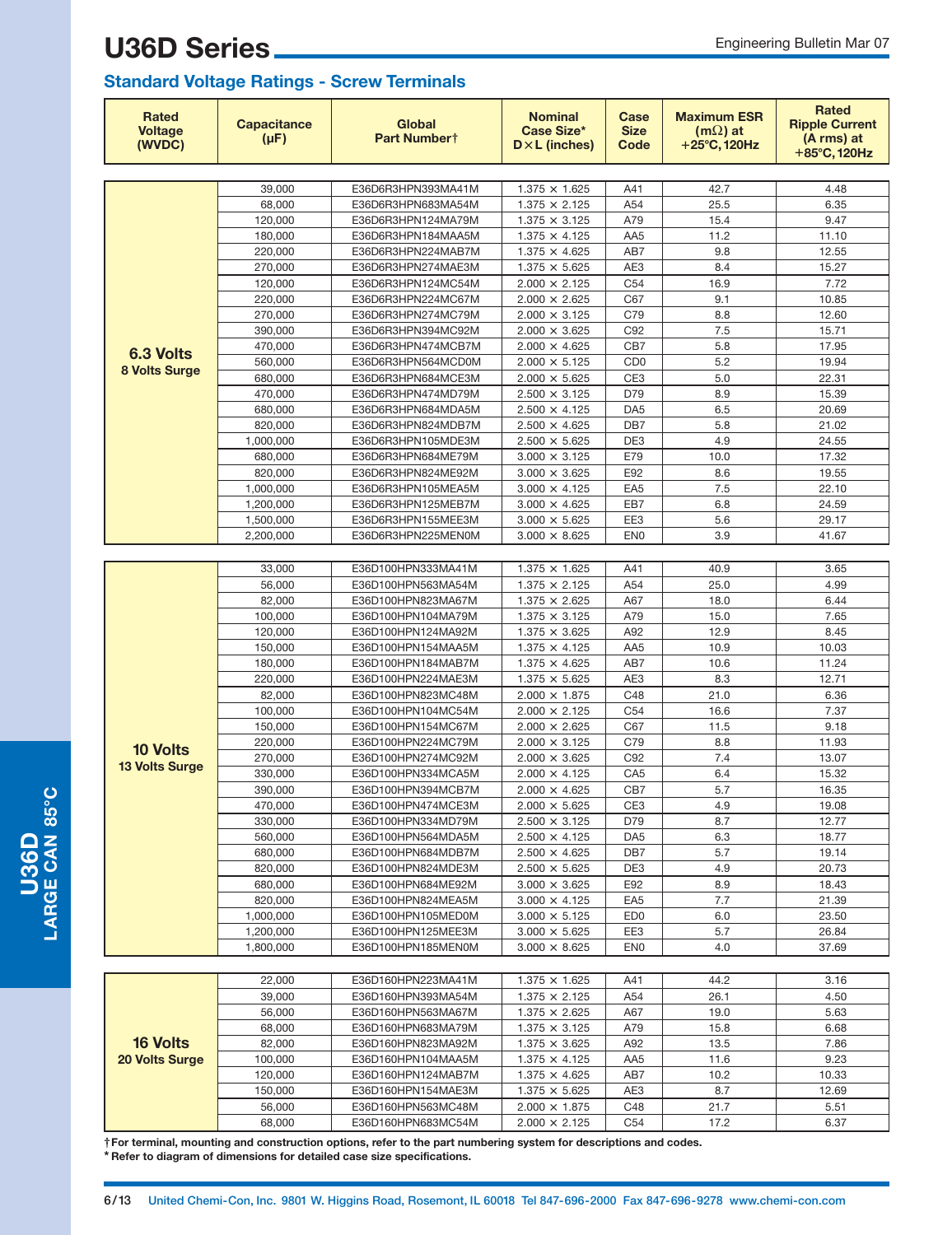| <b>Rated</b><br><b>Voltage</b><br>(WVDC) | <b>Capacitance</b><br>$(\mu F)$ | <b>Global</b><br>Part Numbert            | <b>Nominal</b><br><b>Case Size*</b><br>$D \times L$ (inches) | Case<br><b>Size</b><br>Code | <b>Maximum ESR</b><br>$(m\Omega)$ at<br>$+25^{\circ}$ C, 120Hz | <b>Rated</b><br><b>Ripple Current</b><br>(A rms) at<br>$+85^{\circ}$ C, 120Hz |
|------------------------------------------|---------------------------------|------------------------------------------|--------------------------------------------------------------|-----------------------------|----------------------------------------------------------------|-------------------------------------------------------------------------------|
|                                          |                                 |                                          |                                                              |                             |                                                                |                                                                               |
|                                          | 120,000                         | E36D160HPN124MC54M                       | $2.000 \times 2.625$                                         | C <sub>54</sub>             | 12.2                                                           | 9.00                                                                          |
|                                          | 150,000                         | E36D160HPN154MC67M                       | $2.000 \times 3.125$                                         | C67                         | 9.2                                                            | 10.79                                                                         |
|                                          | 220,000                         | E36D160HPN224MC92M                       | $2.000 \times 3.625$                                         | C92                         | 6.7                                                            | 13.19                                                                         |
|                                          | 270,000                         | E36D160HPN274MCB7M                       | $2.000 \times 4.625$                                         | CB7                         | 5.9                                                            | 15.71                                                                         |
|                                          | 330,000<br>220,000              | E36D160HPN334MCE3M<br>E36D160HPN224MD79M | $2.000 \times 5.625$<br>$2.500 \times 3.125$                 | CE3<br>D79                  | 5.1<br>8.7                                                     | 19.03<br>12.59                                                                |
| <b>16 Volts</b>                          | 390,000                         | E36D160HPN394MDA5M                       | $2.500 \times 4.125$                                         | DA <sub>5</sub>             | 6.3                                                            | 18.91                                                                         |
| <b>20 Volts Surge</b>                    | 470,000                         | E36D160HPN474MDB7M                       | $2.500 \times 4.625$                                         | DB7                         | 5.7                                                            | 20.24                                                                         |
|                                          | 560,000                         | E36D160HPN564MDE3M                       | $2.500 \times 5.625$                                         | DE3                         | 4.9                                                            | 24.15                                                                         |
|                                          | 470,000                         | E36D160HPN474ME92M                       | $3.000 \times 3.625$                                         | E92                         | 8.7                                                            | 19.11                                                                         |
|                                          | 560,000                         | E36D160HPN564MEA5M                       | $3.000 \times 4.125$                                         | EA <sub>5</sub>             | 7.5                                                            | 22.05                                                                         |
|                                          | 680,000                         | E36D160HPN684MEB7M                       | $3.000 \times 4.625$                                         | EB7                         | 6.3                                                            | 22.91                                                                         |
|                                          | 820,000                         | E36D160HPN824MEE3M                       | $3.000 \times 5.625$                                         | EE3                         | 5.6                                                            | 25.28                                                                         |
|                                          | 1,200,000                       | E36D160HPN125MEN0M                       | $3.000 \times 8.625$                                         | EN <sub>0</sub>             | 3.9                                                            | 34.52                                                                         |
|                                          |                                 |                                          |                                                              |                             |                                                                |                                                                               |
|                                          | 15,000                          | E36D250HPN153MA41M                       | $1.375 \times 1.625$                                         | A41                         | 44.0                                                           | 3.05                                                                          |
|                                          | 27,000                          | E36D250HPN273MA54M                       | $1.375 \times 2.125$                                         | A54                         | 25.7                                                           | 4.38                                                                          |
|                                          | 39,000                          | E36D250HPN393MA67M                       | $1.375 \times 2.625$                                         | A67                         | 18.7                                                           | 5.50                                                                          |
|                                          | 47,000                          | E36D250HPN473MA79M                       | $1.375 \times 3.125$                                         | A79                         | 15.7                                                           | 6.49                                                                          |
|                                          | 56,000                          | E36D250HPN563MA92M                       | $1.375 \times 3.625$                                         | A92                         | 13.5                                                           | 7.60                                                                          |
|                                          | 68,000                          | E36D250HPN683MAA5M                       | $1.375 \times 4.125$                                         | AA5                         | 11.6                                                           | 8.89                                                                          |
|                                          | 82,000                          | E36D250HPN823MAB7M                       | $1.375 \times 4.625$                                         | AB7                         | 10.2                                                           | 9.99                                                                          |
|                                          | 100,000                         | E36D250HPN104MAE3M                       | $1.375 \times 5.625$                                         | AE3                         | 8.8                                                            | 12.12                                                                         |
|                                          | 39,000                          | E36D250HPN393MC48M                       | $2.000 \times 1.875$                                         | C48                         | 21.7                                                           | 5.66                                                                          |
|                                          | 47,000                          | E36D250HPN473MC54M                       | $2.000 \times 2.125$                                         | C54                         | 17.2                                                           | 6.52                                                                          |
| 25 Volts                                 | 82,000                          | E36D250HPN823MC67M                       | $2.000 \times 2.625$                                         | C67                         | 12.2                                                           | 9.15                                                                          |
|                                          | 100,000                         | E36D250HPN104MC79M                       | $2.000 \times 3.125$                                         | C79                         | 9.2                                                            | 10.84                                                                         |
| <b>32 Volts Surge</b>                    | 150,000<br>180,000              | E36D250HPN154MCA5M<br>E36D250HPN184MCB7M | $2.000 \times 4.125$<br>$2.000 \times 4.625$                 | CA <sub>5</sub><br>CB7      | 6.7<br>5.9                                                     | 13.66<br>15.71                                                                |
|                                          | 220,000                         | E36D250HPN224MCE3M                       | $2.000 \times 5.625$                                         | CE3                         | 5.1                                                            | 19.03                                                                         |
|                                          | 180,000                         | E36D250HPN184MD79M                       | $2.500 \times 3.125$                                         | D79                         | 8.7                                                            | 13.34                                                                         |
|                                          | 270,000                         | E36D250HPN274MDA5M                       | $2.500 \times 4.125$                                         | DA <sub>5</sub>             | 6.3                                                            | 18.44                                                                         |
|                                          | 330,000                         | E36D250HPN334MDB7M                       | $2.500 \times 4.625$                                         | DB7                         | 5.7                                                            | 20.39                                                                         |
|                                          | 390,000                         | E36D250HPN394MDE3M                       | $2.500 \times 5.625$                                         | DE3                         | 5.0                                                            | 24.24                                                                         |
|                                          | 330,000                         | E36D250HPN334ME92M                       | $3.000 \times 3.625$                                         | E92                         | 8.2                                                            | 19.61                                                                         |
|                                          | 390.000                         | E36D250HPN394MEA5M                       | $3.000 \times 4.125$                                         | EA <sub>5</sub>             | 7.8                                                            | 22.54                                                                         |
|                                          | 470,000                         | E36D250HPN474MEB7M                       | $3.000 \times 4.625$                                         | EB7                         | 6.4                                                            | 24.52                                                                         |
|                                          | 560.000                         | E36D250HPN564MEE3M                       | $3.000 \times 5.625$                                         | EE3                         | 5.7                                                            | 26.73                                                                         |
|                                          | 820,000                         | E36D250HPN824MEN0M                       | $3.000 \times 8.625$                                         | EN <sub>0</sub>             | 3.9                                                            | 38.03                                                                         |
|                                          |                                 |                                          |                                                              |                             |                                                                |                                                                               |
|                                          | 10,000                          | E36D350HPN103MA41M                       | $1.375 \times 1.625$                                         | A41                         | 47.1                                                           | 2.57                                                                          |
|                                          | 18,000                          | E36D350HPN103MA54M                       | $1.375 \times 2.125$                                         | A54                         | 27.4                                                           | 3.70                                                                          |
|                                          | 27,000                          | E36D350HPN103MA67M                       | $1.375 \times 2.625$                                         | A67                         | 19.3                                                           | 4.73                                                                          |
|                                          | 33,000                          | E36D350HPN103MA79M                       | $1.375 \times 3.125$                                         | A79                         | 16.1                                                           | 5.63                                                                          |
|                                          | 39,000                          | E36D350HPN103MA92M                       | $1.375 \times 3.625$                                         | A92                         | 13.9                                                           | 6.56                                                                          |
|                                          | 47,000                          | E36D350HPN103MAA5M                       | $1.375 \times 4.125$                                         | AA5                         | 12.0                                                           | 7.65                                                                          |
|                                          | 56,000<br>68,000                | E36D350HPN103MAB7M<br>E36D350HPN103MAD0M | $1.375 \times 4.625$<br>$1.375 \times 5.125$                 | AB7<br>AD <sub>0</sub>      | 10.6<br>10.3                                                   | 8.54<br>9.89                                                                  |
|                                          | 22,000                          | E36D350HPN223MC48M                       | $2.000 \times 1.875$                                         | C48                         | 22.4                                                           | 4.32                                                                          |
| 35 Volts                                 | 33,000                          | E36D350HPN333MC54M                       | $2.000 \times 2.125$                                         | C54                         | 17.7                                                           | 5.55                                                                          |
| <b>44 Volts Surge</b>                    | 56,000                          | E36D350HPN563MC67M                       | $2.000 \times 2.625$                                         | C67                         | 12.5                                                           | 7.68                                                                          |
|                                          | 68,000                          | E36D350HPN683MC79M                       | $2.000 \times 3.125$                                         | C79                         | 9.5                                                            | 9.08                                                                          |
|                                          | 100,000                         | E36D350HPN104MC92M                       | $2.000 \times 3.625$                                         | C92                         | 8.0                                                            | 11.09                                                                         |
|                                          | 120,000                         | E36D350HPN124MCB7M                       | $2.000 \times 4.625$                                         | CB7                         | 6.1                                                            | 12.83                                                                         |
|                                          | 150,000                         | E36D350HPN154MCE3M                       | $2.000 \times 5.625$                                         | CE3                         | 5.9                                                            | 15.04                                                                         |
|                                          | 120,000                         | E36D350HPN124MD79M                       | $2.500 \times 3.125$                                         | D79                         | 9.1                                                            | 11.34                                                                         |
|                                          | 180,000                         | E36D350HPN184MDA5M                       | $2.500 \times 4.125$                                         | DA <sub>5</sub>             | 6.7                                                            | 15.68                                                                         |
|                                          | 220,000                         | E36D350HPN224MDB7M                       | $2.500 \times 4.625$                                         | DB7                         | 5.8                                                            | 18.17                                                                         |
|                                          | 270,000                         | E36D350HPN274MDE3M                       | $2.500 \times 5.625$                                         | DE3                         | 5.0                                                            | 22.01                                                                         |

**†For terminal, mounting and construction options, refer to the part numbering system for descriptions and codes.**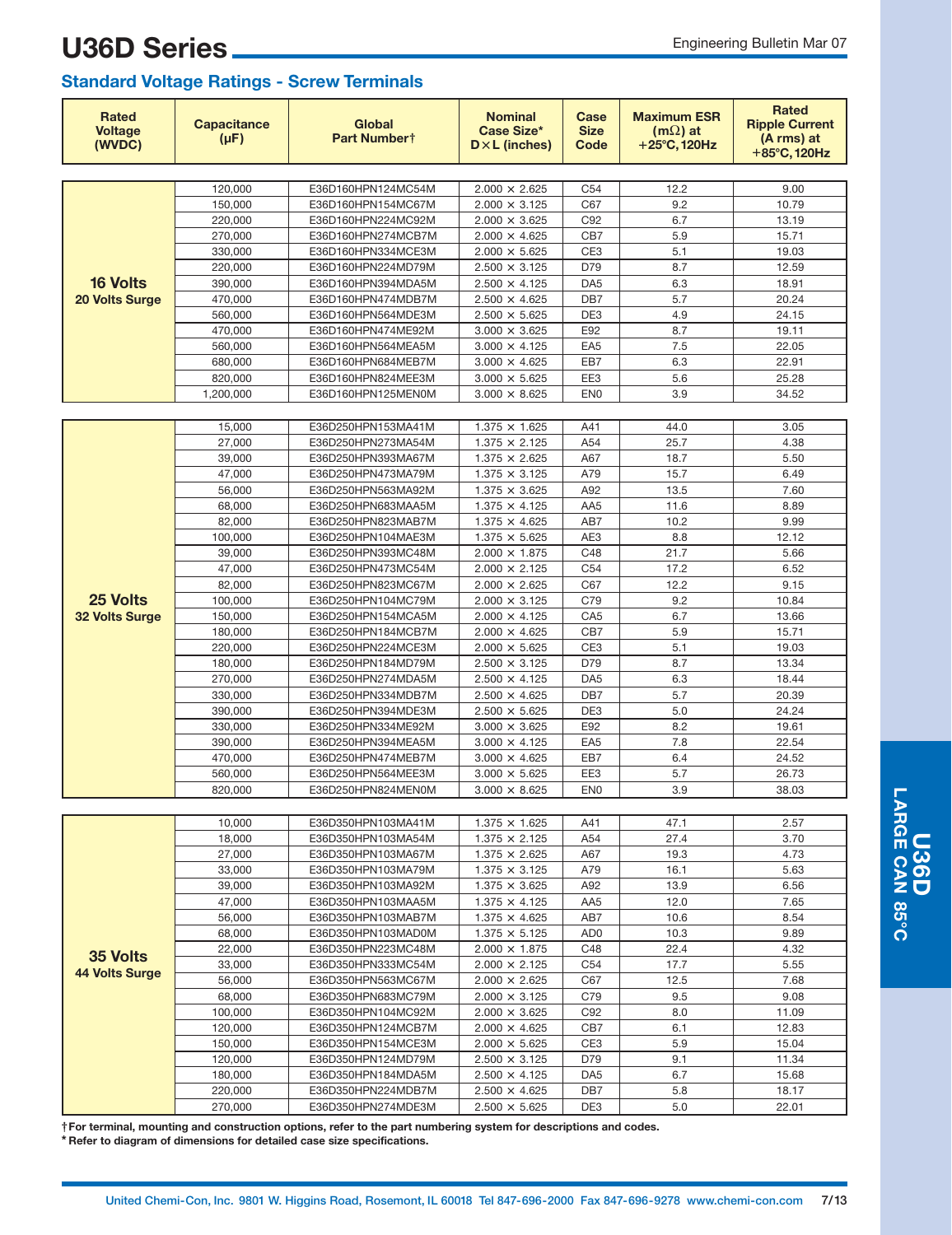#### **Standard Voltage Ratings - Screw Terminals**

| <b>Rated</b><br><b>Voltage</b><br>(WVDC) | <b>Capacitance</b><br>$(\mu F)$ | <b>Global</b><br>Part Numbert            | <b>Nominal</b><br>Case Size*<br>$D \times L$ (inches) | Case<br><b>Size</b><br>Code | <b>Maximum ESR</b><br>$(m\Omega)$ at<br>$+25^{\circ}$ C, 120Hz | <b>Rated</b><br><b>Ripple Current</b><br>(A rms) at<br>+85°C, 120Hz |
|------------------------------------------|---------------------------------|------------------------------------------|-------------------------------------------------------|-----------------------------|----------------------------------------------------------------|---------------------------------------------------------------------|
|                                          |                                 |                                          |                                                       |                             |                                                                |                                                                     |
|                                          | 220.000                         | E36D350HPN224ME92M                       | $3.000 \times 3.625$                                  | E92                         | 8.9                                                            | 16.73                                                               |
| 35 Volts                                 | 270.000                         | E36D350HPN274MEA5M                       | $3.000 \times 4.125$                                  | EA <sub>5</sub>             | 7.8                                                            | 19.58                                                               |
| <b>44 Volts Surge</b>                    | 330,000                         | E36D350HPN334MED0M                       | $3.000 \times 5.125$                                  | ED <sub>0</sub>             | 6.0                                                            | 22.72                                                               |
|                                          | 390,000                         | E36D350HPN394MEE3M                       | $3.000 \times 5.625$                                  | EE3                         | 5.7                                                            | 24.75                                                               |
|                                          | 560,000                         | E36D350HPN564MEN0M                       | $3.000 \times 8.625$                                  | EN <sub>0</sub>             | 3.9                                                            | 35.94                                                               |
|                                          | 6,800                           | E36D500HPN682MA41M                       | $1.375 \times 1.625$                                  | A41                         | 48.8                                                           | 3.10                                                                |
|                                          | 12,000                          | E36D500HPN123MA54M                       | $1.375 \times 2.125$                                  | A54                         | 28.7                                                           | 4.34                                                                |
|                                          | 18,000                          | E36D500HPN183MA67M                       | $1.375 \times 2.625$                                  | A67                         | 22.8                                                           | 5.40                                                                |
|                                          | 22,000                          | E36D500HPN223MA79M                       | $1.375 \times 3.125$                                  | A79                         | 16.8                                                           | 6.39                                                                |
|                                          | 27,000                          | E36D500HPN273MA92M                       | $1.375 \times 3.625$                                  | A92                         | 14.2                                                           | 7.47                                                                |
|                                          | 33,000                          | E36D500HPN333MAA5M                       | $1.375 \times 4.125$                                  | AA5                         | 12.1                                                           | 8.57                                                                |
|                                          | 39,000                          | E36D500HPN393MAB7M                       | $1.375 \times 4.625$                                  | AB7                         | 11.8                                                           | 9.34                                                                |
|                                          | 47,000                          | E36D500HPN473MAE3M                       | $1.375 \times 5.625$                                  | AE <sub>3</sub>             | 9.3                                                            | 11.03                                                               |
|                                          | 15,000                          | E36D500HPN153MC48M                       | $2.000 \times 1.875$                                  | C48                         | 25.4                                                           | 5.13                                                                |
|                                          | 22,000                          | E36D500HPN223MC54M                       | $2.000 \times 2.125$                                  | C <sub>54</sub>             | 18.4                                                           | 6.42                                                                |
|                                          | 33,000                          | E36D500HPN333MC67M                       | $2.000 \times 2.625$                                  | C67                         | 12.8                                                           | 8.20                                                                |
| 50 Volts                                 | 47,000                          | E36D500HPN473MC79M                       | $2.000 \times 3.125$                                  | C79                         | 9.7                                                            | 10.09                                                               |
| <b>63 Volts Surge</b>                    | 56,000                          | E36D500HPN563MC92M                       | $2.000 \times 3.625$                                  | C92                         | 8.3                                                            | 11.90                                                               |
|                                          | 68,000                          | E36D500HPN683MCA5M                       | $2.000 \times 4.125$                                  | CA <sub>5</sub>             | 7.1                                                            | 13.36                                                               |
|                                          | 82,000                          | E36D500HPN823MCB7M                       | $2.000 \times 4.625$                                  | CB7                         | 6.3                                                            | 15.20                                                               |
|                                          | 100,000                         | E36D500HPN104MCE3M                       | $2.000 \times 5.625$                                  | CE3                         | 5.4                                                            | 17.99                                                               |
|                                          | 68,000                          | E36D500HPN683MD79M                       | $2.500 \times 3.125$                                  | D79                         | 9.0                                                            | 12.06                                                               |
|                                          | 120,000                         | E36D500HPN124MDA5M                       | $2.500 \times 4.125$                                  | DA <sub>5</sub>             | 6.6                                                            | 15.71                                                               |
|                                          | 150,000                         | E36D500HPN154MDB7M                       | $2.500 \times 4.625$                                  | DB7                         | 5.9                                                            | 17.81                                                               |
|                                          | 180,000                         | E36D500HPN184MDE3M                       | $2.500 \times 5.625$                                  | DE <sub>3</sub>             | 5.0                                                            | 20.74                                                               |
|                                          | 120,000                         | E36D500HPN124ME92M                       | $3.000 \times 3.625$                                  | E92                         | 8.3<br>7.3                                                     | 14.86<br>16.74                                                      |
|                                          | 150,000<br>180,000              | E36D500HPN154MEA5M<br>E36D500HPN184MEB7M | $3.000 \times 4.125$<br>$3.000 \times 4.625$          | EA <sub>5</sub><br>EB7      | 6.6                                                            | 18.42                                                               |
|                                          | 220,000                         | E36D500HPN224MED0M                       | $3.000 \times 5.125$                                  | ED <sub>0</sub>             | 6.2                                                            | 20.04                                                               |
|                                          | 390,000                         | E36D500HPN394MEN0M                       | $3.000 \times 8.625$                                  | EN <sub>0</sub>             | 4.0                                                            | 31.15                                                               |
|                                          |                                 |                                          |                                                       |                             |                                                                |                                                                     |
|                                          | 4,700                           | E36D630HPN472MA41M                       | $1.375 \times 1.625$                                  | A41                         | 52.8                                                           | 2.99                                                                |
|                                          | 8,200                           | E36D630HPN472MA54M                       | $1.375 \times 2.125$                                  | A54                         | 31.2                                                           | 4.17                                                                |
|                                          | 12,000                          | E36D630HPN472MA67M                       | $1.375 \times 2.625$                                  | A67                         | 22.2                                                           | 5.17                                                                |
|                                          | 15,000                          | E36D630HPN472MA79M                       | $1.375 \times 3.125$                                  | A79                         | 18.2                                                           | 6.15                                                                |
|                                          | 18,000                          | E36D630HPN472MA92M                       | $1.375 \times 3.625$                                  | A92                         | 15.5                                                           | 7.14                                                                |
|                                          | 22,000                          | E36D630HPN472MAA5M                       | $1.375 \times 4.125$                                  | AA <sub>5</sub>             | 13.2                                                           | 8.22                                                                |
|                                          | 27,000                          | E36D630HPN472MAD0M                       | $1.375 \times 5.125$                                  | AD <sub>0</sub>             | 11.1                                                           | 9.64                                                                |
|                                          | 33,000                          | E36D630HPN472MAE3M                       | $1.375 \times 5.625$                                  | AE3                         | 9.7                                                            | 10.75                                                               |
|                                          | 12,000                          | E36D630HPN123MC48M                       | $2.000 \times 1.875$                                  | C48                         | 25.2                                                           | 5.24                                                                |
|                                          | 15,000                          | E36D630HPN153MC54M                       | $2.000 \times 2.125$                                  | C54                         | 19.8                                                           | 6.21                                                                |
|                                          | 22,000                          | E36D630HPN223MC67M                       | $2.000 \times 2.625$                                  | C67                         | 13.8                                                           | 7.91                                                                |
| 63 Volts                                 | 33,000                          | E36D630HPN333MC79M                       | $2.000 \times 3.125$                                  | C79                         | 11.2                                                           | 9.85                                                                |
| <b>79 Volts Surge</b>                    | 39,000                          | E36D630HPN393MC92M                       | $2.000 \times 3.625$                                  | C92                         | 8.7                                                            | 11.62                                                               |
|                                          | 47,000                          | E36D630HPN473MCA5M                       | $2.000 \times 4.125$                                  | CA <sub>5</sub>             | 7.5                                                            | 13.01                                                               |
|                                          | 56,000                          | E36D630HPN563MCB7M                       | $2.000 \times 4.625$                                  | CB7                         | 6.7                                                            | 14.74                                                               |
|                                          | 68,000                          | E36D630HPN683MCE3M                       | $2.000 \times 5.625$                                  | CE3                         | 5.7                                                            | 17.51                                                               |
|                                          | 47,000<br>82,000                | E36D630HPN473MD79M<br>E36D630HPN823MDA5M | $2.500 \times 3.125$                                  | D79<br>DA <sub>5</sub>      | 9.3<br>6.8                                                     | 11.86<br>15.60                                                      |
|                                          | 100,000                         | E36D630HPN104MDB7M                       | $2.500 \times 4.125$<br>$2.500 \times 4.625$          | DB7                         | 6.0                                                            | 17.66                                                               |
|                                          | 120,000                         | E36D630HPN124MDE3M                       | $2.500 \times 5.625$                                  | DE3                         | 5.2                                                            | 20.55                                                               |
|                                          | 100,000                         | E36D630HPN104ME92M                       | $3.000 \times 3.625$                                  | E92                         | 9.1                                                            | 14.20                                                               |
|                                          | 120,000                         | E36D630HPN124MEA5M                       | $3.000 \times 4.125$                                  | EA <sub>5</sub>             | 7.9                                                            | 16.10                                                               |
|                                          | 150,000                         | E36D630HPN154MED0M                       | $3.000 \times 5.125$                                  | ED <sub>0</sub>             | 6.2                                                            | 19.88                                                               |
|                                          | 180,000                         | E36D630HPN184MEE3M                       | $3.000 \times 5.625$                                  | EE3                         | 5.9                                                            | 21.42                                                               |
|                                          | 270,000                         | E36D630HPN274MEN0M                       | $3.000 \times 8.625$                                  | <b>EN0</b>                  | 4.1                                                            | 31.94                                                               |

**†For terminal, mounting and construction options, refer to the part numbering system for descriptions and codes.**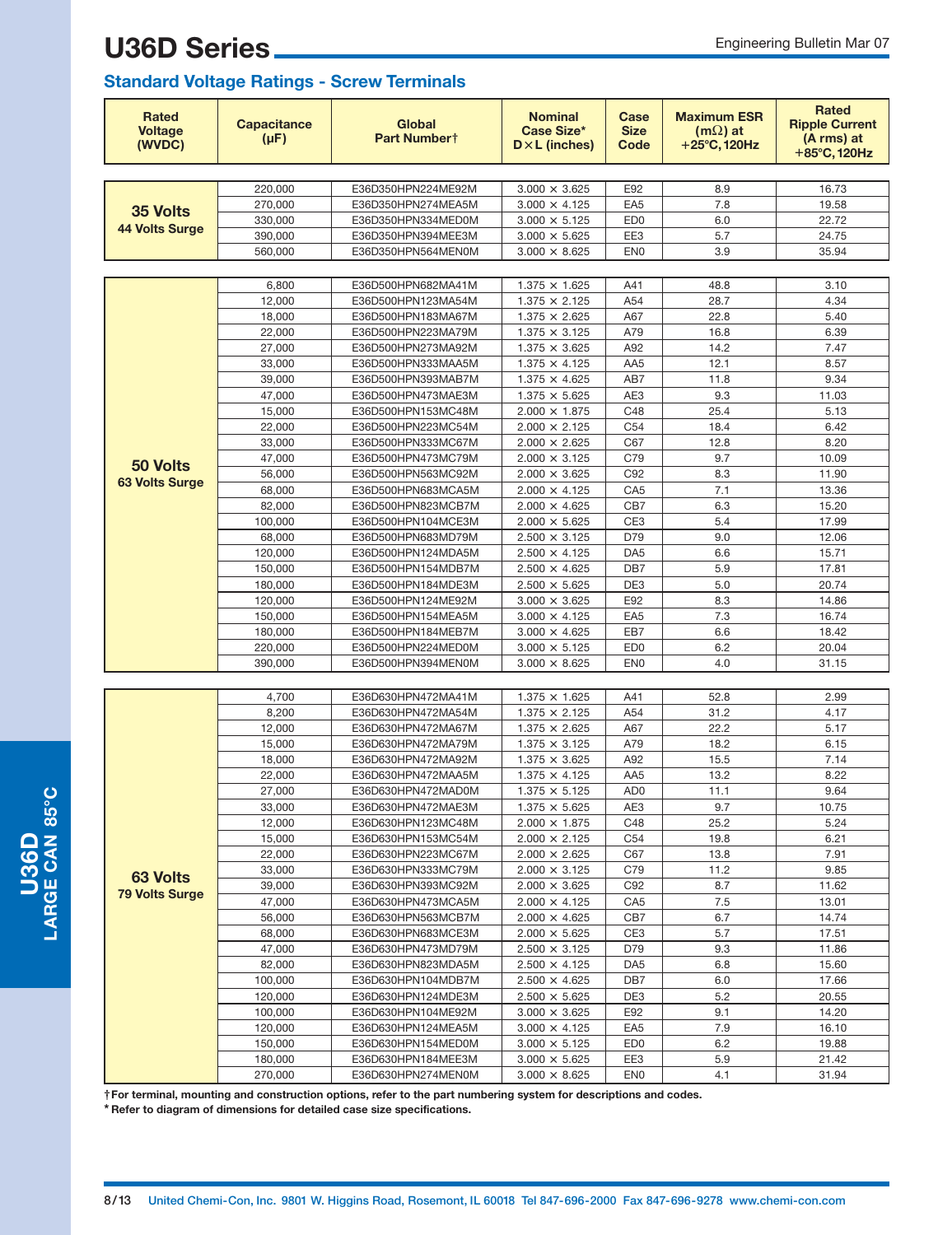**U36D Series**

| <b>Rated</b><br><b>Voltage</b><br>(WVDC) | <b>Capacitance</b><br>$(\mu F)$ | Global<br>Part Numbert                   | <b>Nominal</b><br><b>Case Size*</b><br>$D \times L$ (inches) | Case<br><b>Size</b><br>Code | <b>Maximum ESR</b><br>$(m\Omega)$ at<br>$+25^{\circ}$ C, 120Hz | <b>Rated</b><br><b>Ripple Current</b><br>(A rms) at<br>+85°C, 120Hz |
|------------------------------------------|---------------------------------|------------------------------------------|--------------------------------------------------------------|-----------------------------|----------------------------------------------------------------|---------------------------------------------------------------------|
|                                          |                                 |                                          |                                                              |                             |                                                                |                                                                     |
|                                          | 2,700                           | E36D800HPN272MA41M                       | $1.375 \times 1.625$                                         | A41                         | 61.9                                                           | 2.77                                                                |
|                                          | 4,700                           | E36D800HPN472MA54M                       | $1.375 \times 2.125$                                         | A54                         | 36.4                                                           | 3.87                                                                |
|                                          | 5,600                           | E36D800HPN562MA67M                       | $1.375 \times 2.625$                                         | A67                         | 30.0                                                           | 4.44                                                                |
|                                          | 8,200                           | E36D800HPN822MA79M                       | $1.375 \times 3.125$                                         | A79                         | 21.7                                                           | 5.65                                                                |
|                                          | 10.000                          | E36D800HPN103MA92M                       | $1.375 \times 3.625$                                         | A92                         | 18.2                                                           | 6.60                                                                |
|                                          | 12,000                          | E36D800HPN123MAA5M                       | $1.375 \times 4.125$                                         | AA5                         | 15.6                                                           | 7.56                                                                |
|                                          | 15,000                          | E36D800HPN153MAD0M                       | $1.375 \times 5.125$                                         | AD <sub>0</sub>             | 12.9                                                           | 8.93                                                                |
|                                          | 18,000                          | E36D800HPN183MAE3M                       | $1.375 \times 5.625$                                         | AE3<br>C48                  | 12.8<br>32.5                                                   | 9.99<br>4.62                                                        |
|                                          | 5,600<br>8,200                  | E36D800HPN562MC48M<br>E36D800HPN822MC54M | $2.000 \times 1.875$<br>$2.000 \times 2.125$                 | C <sub>54</sub>             | 23.2                                                           | 5.59                                                                |
|                                          | 12,000                          | E36D800HPN123MC67M                       | $2.000 \times 2.625$                                         | C67                         | 16.1                                                           | 7.32                                                                |
|                                          | 18,000                          | E36D800HPN183MC79M                       | $2.000 \times 3.125$                                         | C79                         | 13.0                                                           | 9.22                                                                |
| 80 Volts                                 | 22,000                          | E36D800HPN223MC92M                       | $2.000 \times 3.625$                                         | C92                         | 9.8                                                            | 10.95                                                               |
| 100 Volts Surge                          | 27,000                          | E36D800HPN273MCA5M                       | $2.000 \times 4.125$                                         | CA <sub>5</sub>             | 9.8                                                            | 12.39                                                               |
|                                          | 33,000                          | E36D800HPN333MCB7M                       | $2.000 \times 4.625$                                         | CB7                         | 8.0                                                            | 14.12                                                               |
|                                          | 39,000                          | E36D800HPN393MCE3M                       | $2.000 \times 5.625$                                         | CE <sub>3</sub>             | 6.3                                                            | 16.65                                                               |
|                                          | 27,000                          | E36D800HPN273MD79M                       | $2.500 \times 3.125$                                         | D79                         | 10.1                                                           | 11.34                                                               |
|                                          | 39,000                          | E36D800HPN393MDA5M                       | $2.500 \times 4.125$                                         | DA <sub>5</sub>             | 7.4                                                            | 15.07                                                               |
|                                          | 56,000                          | E36D800HPN563MDD0M                       | $2.500 \times 5.125$                                         | D <sub>D</sub> <sub>0</sub> | 5.9                                                            | 18.51                                                               |
|                                          | 47,000                          | E36D800HPN473ME92M                       | $3.000 \times 3.625$                                         | E92                         | 8.7                                                            | 14.52                                                               |
|                                          | 56,000                          | E36D800HPN563MEA5M                       | $3.000 \times 4.125$                                         | EA <sub>5</sub>             | 7.5                                                            | 16.51                                                               |
|                                          | 68,000                          | E36D800HPN683MEB7M                       | $3.000 \times 4.625$                                         | EB7                         | 6.7                                                            | 18.28                                                               |
|                                          | 82,000                          | E36D800HPN823MED0M                       | $3.000 \times 5.125$                                         | ED <sub>0</sub>             | 6.2                                                            | 19.88                                                               |
|                                          | 100,000                         | E36D800HPN104MEE3M                       | $3.000 \times 5.625$                                         | EE3                         | 5.5                                                            | 21.42                                                               |
|                                          | 120,000                         | E36D800HPN124MEN0M                       | $3.000 \times 8.625$                                         | EN <sub>0</sub>             | 4.1                                                            | 31.53                                                               |
|                                          |                                 |                                          |                                                              |                             |                                                                |                                                                     |
|                                          | 1,800                           | E36D101HPN182MA41M                       | $1.375 \times 1.625$                                         | A41                         | 72.1                                                           | 2.57                                                                |
|                                          | 2,700                           | E36D101HPN272MA54M                       | $1.375 \times 2.125$                                         | A54                         | 47.5                                                           | 3.39                                                                |
|                                          | 3,900                           | E36D101HPN392MA67M                       | $1.375 \times 2.625$                                         | A67                         | 33.6                                                           | 4.21                                                                |
|                                          | 4,700                           | E36D101HPN472MA79M                       | $1.375 \times 3.125$                                         | A79                         | 28.1                                                           | 4.97                                                                |
|                                          | 5,600                           | E36D101HPN562MA92M                       | $1.375 \times 3.625$                                         | A92                         | 23.6                                                           | 6.22                                                                |
|                                          | 8,200<br>10,000                 | E36D101HPN822MAB7M                       | $1.375 \times 4.625$                                         | AB7<br>AD <sub>0</sub>      | 17.2<br>14.7                                                   | 7.39<br>8.41                                                        |
|                                          | 3,900                           | E36D101HPN103MAD0M<br>E36D101HPN392MC48M | $1.375 \times 5.125$<br>$2.000 \times 1.875$                 | C48                         | 36.4                                                           | 4.38                                                                |
|                                          | 5,600                           | E36D101HPN562MC54M                       | $2.000 \times 2.125$                                         | C <sub>54</sub>             | 26.2                                                           | 5.41                                                                |
|                                          | 8,200                           | E36D101HPN822MC67M                       | $2.000 \times 2.625$                                         | C67                         | 18.2                                                           | 6.92                                                                |
|                                          | 10,000                          | E36D101HPN103MC79M                       | $2.000 \times 3.125$                                         | C79                         | 14.8                                                           | 8.23                                                                |
| 100 Volts                                | 15,000                          | E36D101HPN153MC92M                       | $2.000 \times 3.625$                                         | C92                         | 12.5                                                           | 10.38                                                               |
| 125 Volts Surge                          | 18,000                          | E36D101HPN183MCB7M                       | $2.000 \times 4.625$                                         | CB7                         | 9.0                                                            | 12.65                                                               |
|                                          | 22,000                          | E36D101HPN223MCD0M                       | $2.000 \times 5.125$                                         | CD <sub>0</sub>             | $7.8\,$                                                        | 14.15                                                               |
|                                          | 27,000                          | E36D101HPN273MCE3M                       | $2.000 \times 5.625$                                         | CE <sub>3</sub>             | 7.6                                                            | 15.91                                                               |
|                                          | 18,000                          | E36D101HPN183MD79M                       | $2.500 \times 3.125$                                         | D79                         | 11.2                                                           | 10.83                                                               |
|                                          | 27,000                          | E36D101HPN273MDA5M                       | $2.500 \times 4.125$                                         | DA <sub>5</sub>             | 8.0                                                            | 14.41                                                               |
|                                          | 33,000                          | E36D101HPN333MDB7M                       | $2.500 \times 4.625$                                         | DB7                         | 7.1                                                            | 16.47                                                               |
|                                          | 39,000                          | E36D101HPN393MDE3M                       | $2.500 \times 5.625$                                         | DE3                         | 6.0                                                            | 19.15                                                               |
|                                          | 33,000                          | E36D101HPN333ME92M                       | $3.000 \times 3.625$                                         | E92                         | 9.3                                                            | 14.05                                                               |
|                                          | 39,000                          | E36D101HPN393MEA5M                       | $3.000 \times 4.125$                                         | EA <sub>5</sub>             | 8.0                                                            | 16.00                                                               |
|                                          | 47,000                          | E36D101HPN473MEB7M                       | $3.000 \times 4.625$                                         | EB7                         | 7.2                                                            | 17.65                                                               |
|                                          | 56,000                          | E36D101HPN563MED0M                       | $3.000 \times 5.125$                                         | ED <sub>0</sub>             | 6.6                                                            | 19.42                                                               |
|                                          | 82,000                          | E36D101HPN823MEN0M                       | $3.000 \times 8.625$                                         | <b>EN0</b>                  | 4.3                                                            | 30.41                                                               |
|                                          |                                 |                                          |                                                              |                             |                                                                |                                                                     |
|                                          | 820                             | E36D161HPN821MA41M                       | $1.375 \times 1.625$                                         | A41                         | 202.0                                                          | 1.95                                                                |
|                                          | 1,500                           | E36D161HPN152MA54M                       | $1.375 \times 2.125$                                         | A54                         | 110.0                                                          | 2.83                                                                |
|                                          | 2,200                           | E36D161HPN222MA67M                       | $1.375 \times 2.625$                                         | A67                         | 76.9                                                           | 3.57                                                                |
| 160 Volts                                | 2,700                           | E36D161HPN272MA79M                       | $1.375 \times 3.125$                                         | A79                         | 57.4                                                           | 4.26                                                                |
| 200 Volts Surge                          | 3,300                           | E36D161HPN332MA92M                       | $1.375 \times 3.625$                                         | A92                         | 51.1                                                           | 5.05                                                                |
|                                          | 3,900<br>4,700                  | E36D161HPN392MAA5M<br>E36D161HPN472MAB7M | $1.375 \times 4.125$<br>$1.375 \times 4.625$                 | AA <sub>5</sub><br>AB7      | 43.6<br>36.7                                                   | 5.83<br>6.55                                                        |
|                                          | 5,600                           | E36D161HPN562MAE3M                       | $1.375 \times 5.625$                                         | AE3                         | 31.0                                                           | 7.85                                                                |
|                                          |                                 |                                          |                                                              |                             |                                                                |                                                                     |

**†For terminal, mounting and construction options, refer to the part numbering system for descriptions and codes.**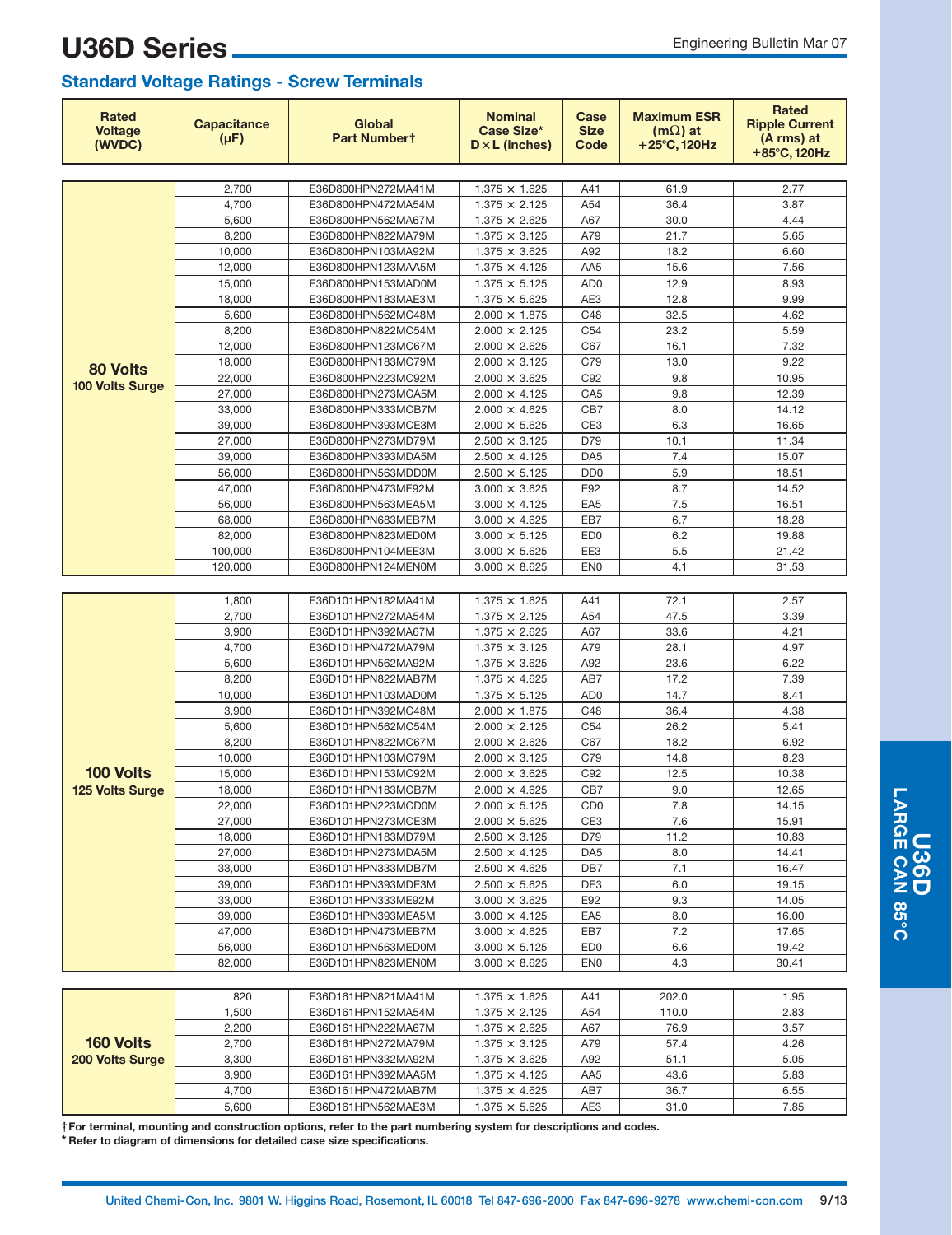#### **Standard Voltage Ratings - Screw Terminals**

| <b>Rated</b><br><b>Voltage</b><br>(WVDC) | <b>Capacitance</b><br>$(\mu F)$ | Global<br>Part Numbert                   | <b>Nominal</b><br><b>Case Size*</b><br>$D \times L$ (inches) | Case<br><b>Size</b><br>Code        | <b>Maximum ESR</b><br>$(m\Omega)$ at<br>$+25^{\circ}$ C, 120Hz | <b>Rated</b><br><b>Ripple Current</b><br>(A rms) at<br>+85°C, 120Hz |
|------------------------------------------|---------------------------------|------------------------------------------|--------------------------------------------------------------|------------------------------------|----------------------------------------------------------------|---------------------------------------------------------------------|
|                                          |                                 |                                          |                                                              |                                    |                                                                |                                                                     |
|                                          | 2,200                           | E36D161HPN222MC48M                       | $2.000 \times 1.875$                                         | C48                                | 80.9                                                           | 3.86                                                                |
|                                          | 2,700                           | E36D161HPN272MC54M                       | $2.000 \times 2.125$                                         | C <sub>54</sub>                    | 64.7                                                           | 4.49                                                                |
|                                          | 3,900                           | E36D161HPN392MC67M                       | $2.000 \times 2.625$                                         | C67                                | 44.7                                                           | 5.73                                                                |
|                                          | 5,600                           | E36D161HPN562MC79M                       | $2.000 \times 3.125$                                         | C79                                | 31.8                                                           | 7.37                                                                |
|                                          | 8,200                           | E36D161HPN822MC92M                       | $2.000 \times 3.625$                                         | C92                                | 22.4                                                           | 9.53                                                                |
|                                          | 10,000                          | E36D161HPN103MCB7M                       | $2.000 \times 4.625$                                         | CB7                                | 18.4                                                           | 11.71                                                               |
| <b>160 Volts</b>                         | 12,000<br>10,000                | E36D161HPN123MCD0M                       | $2.000 \times 5.125$                                         | C <sub>D</sub> <sub>0</sub><br>D79 | 15.9<br>21.5                                                   | 13.46<br>11.23                                                      |
| 200 Volts Surge                          | 15,000                          | E36D161HPN103MD79M<br>E36D161HPN153MDA5M | $2.500 \times 3.125$<br>$2.500 \times 4.125$                 | DA <sub>5</sub>                    | 14.9                                                           | 15.52                                                               |
|                                          | 18,000                          | E36D161HPN183MDB7M                       | $2.500 \times 4.625$                                         | DB7                                | 12.5                                                           | 17.82                                                               |
|                                          | 22,000                          | E36D161HPN223MDE3M                       | $2.500 \times 5.625$                                         | DE3                                | 10.6                                                           | 21.54                                                               |
|                                          | 18,000                          | E36D161HPN183ME92M                       | $3.000 \times 3.625$                                         | E92                                | 15.2                                                           | 17.74                                                               |
|                                          | 22,000                          | E36D161HPN223MEA5M                       | $3.000 \times 4.125$                                         | EA <sub>5</sub>                    | 12.9                                                           | 20.73                                                               |
|                                          | 27,000                          | E36D161HPN273MED0M                       | $3.000 \times 5.125$                                         | ED <sub>0</sub>                    | 10.3                                                           | 25.17                                                               |
|                                          | 33,000                          | E36D161HPN333MEE3M                       | $3.000 \times 5.625$                                         | EE3                                | 9.2                                                            | 29.02                                                               |
|                                          | 47,000                          | E36D161HPN473MEN0M                       | $3.000 \times 8.625$                                         | EN <sub>0</sub>                    | 6.7                                                            | 41.98                                                               |
|                                          |                                 |                                          |                                                              |                                    |                                                                |                                                                     |
|                                          | 680                             | E36D201HPN681MA41M                       | $1.375 \times 1.625$                                         | A41                                | 205.0                                                          | 1.78                                                                |
|                                          | 1,000                           | E36D201HPN102MA54M                       | $1.375 \times 2.125$                                         | A54                                | 137.0                                                          | 2.31                                                                |
|                                          | 1,500                           | E36D201HPN152MA67M                       | $1.375 \times 2.625$                                         | A67                                | 92.0                                                           | 2.95                                                                |
|                                          | 1,800                           | E36D201HPN182MA79M                       | $1.375 \times 3.125$                                         | A79                                | 76.6                                                           | 3.48                                                                |
|                                          | 2,200                           | E36D201HPN222MA92M                       | $1.375 \times 3.625$                                         | A92                                | 63.0                                                           | 4.12                                                                |
|                                          | 2,700                           | E36D201HPN272MAA5M                       | $1.375 \times 4.125$                                         | AA5                                | 51.8                                                           | 4.85                                                                |
|                                          | 3,300                           | E36D201HPN332MAB7M                       | $1.375 \times 4.625$                                         | AB7                                | 43.0                                                           | 5.49                                                                |
|                                          | 3,900                           | E36D201HPN392MAD0M                       | $1.375 \times 5.125$                                         | AD <sub>0</sub>                    | 36.8                                                           | 6.27                                                                |
|                                          | 1,500                           | E36D201HPN152MC48M                       | $2.000 \times 1.875$                                         | C48                                | 97.1                                                           | 3.19                                                                |
|                                          | 2,200                           | E36D201HPN222MC54M                       | $2.000 \times 2.125$                                         | C54                                | 67.0                                                           | 4.05                                                                |
|                                          | 3,300                           | E36D201HPN332MC67M                       | $2.000 \times 2.625$                                         | C67                                | 44.8                                                           | 5.27                                                                |
| 200 Volts                                | 3,900                           | E36D201HPN392MC79M                       | $2.000 \times 3.125$                                         | C79                                | 37.4                                                           | 6.15                                                                |
| 250 Volts Surge                          | 5,600                           | E36D201HPN562MC92M                       | $2.000 \times 3.625$                                         | C92                                | 26.6                                                           | 7.87                                                                |
|                                          | 8,200                           | E36D201HPN822MCB7M                       | $2.000 \times 4.625$                                         | CB7                                | 18.9                                                           | 10.60                                                               |
|                                          | 10,000                          | E36D201HPN103MCE3M                       | $2.000 \times 5.625$                                         | CE3                                | 15.7                                                           | 12.83                                                               |
|                                          | 6,800                           | E36D201HPN682MD79M                       | $2.500 \times 3.125$                                         | D79                                | 24.9                                                           | 9.26                                                                |
|                                          | 10,000                          | E36D201HPN103MDA5M                       | $2.500 \times 4.125$                                         | DA <sub>5</sub>                    | 17.3                                                           | 12.67                                                               |
|                                          | 12,000                          | E36D201HPN123MDB7M                       | $2.500 \times 4.625$                                         | DB7                                | 14.5                                                           | 14.55                                                               |
|                                          | 15,000                          | E36D201HPN153MDE3M                       | $2.500 \times 5.625$                                         | DE3                                | 12.1                                                           | 17.79                                                               |
|                                          | 12,000                          | E36D201HPN123ME92M                       | $3.000 \times 3.625$                                         | E92                                | 17.0                                                           | 14.49                                                               |
|                                          | 15,000                          | E36D201HPN153MEA5M                       | $3.000 \times 4.125$                                         | EA <sub>5</sub><br>EB7             | 14.3<br>12.4                                                   | 17.12                                                               |
|                                          | 18,000<br>22.000                | E36D201HPN183MEB7M                       | $3.000 \times 4.625$                                         | ED <sub>0</sub>                    | 10.8                                                           | 19.64<br>22.72                                                      |
|                                          | 33,000                          | E36D201HPN223MED0M<br>E36D201HPN333MEN0M | $3.000 \times 5.125$<br>$3.000 \times 8.625$                 | EN <sub>0</sub>                    | 7.3                                                            | 35.17                                                               |
|                                          |                                 |                                          |                                                              |                                    |                                                                |                                                                     |
|                                          | 470                             | E36D251HPN471MA41M                       | $1.375 \times 1.625$                                         | A41                                | 271.2                                                          | 1.48                                                                |
|                                          | 820                             | E36D251HPN821MA54M                       | $1.375 \times 2.125$                                         | A54                                | 154.3                                                          | 2.09                                                                |
|                                          | 1,200                           | E36D251HPN122MA67M                       | $1.375 \times 2.625$                                         | A67                                | 105.8                                                          | 2.64                                                                |
|                                          | 1,500                           | E36D251HPN152MA79M                       | $1.375 \times 3.125$                                         | A79                                | 84.7                                                           | 3.18                                                                |
|                                          | 1,800                           | E36D251HPN182MA92M                       | $1.375 \times 3.625$                                         | A92                                | 70.8                                                           | 3.73                                                                |
|                                          | 2,200                           | E36D251HPN222MAA5M                       | $1.375 \times 4.125$                                         | AA5                                | 58.4                                                           | 4.38                                                                |
|                                          | 2,700                           | E36D251HPN272MAD0M                       | $1.375 \times 5.125$                                         | AD0                                | 47.8                                                           | 5.21                                                                |
|                                          | 3,300                           | E36D251HPN332MAE3M                       | $1.375 \times 5.625$                                         | AE3                                | 39.8                                                           | 6.03                                                                |
| 250 Volts                                | 1,200                           | E36D251HPN122MC48M                       | $2.000 \times 1.875$                                         | C48                                | 111.5                                                          | 2.85                                                                |
| 300 Volts Surge                          | 1,500                           | E36D251HPN152MC54M                       | $2.000 \times 2.125$                                         | C54                                | 87.9                                                           | 3.34                                                                |
|                                          | 2,200                           | E36D251HPN222MC67M                       | $2.000 \times 2.625$                                         | C67                                | 59.8                                                           | 4.31                                                                |
|                                          | 3,300                           | E36D251HPN332MC79M                       | $2.000 \times 3.125$                                         | C79                                | 40.8                                                           | 5.66                                                                |
|                                          | 3,900                           | E36D251HPN392MC92M                       | $2.000 \times 3.625$                                         | C92                                | 34.4                                                           | 6.57                                                                |
|                                          | 4,700                           | E36D251HPN472MCA5M                       | $2.000 \times 4.125$                                         | CA <sub>5</sub>                    | 28.8                                                           | 7.65                                                                |
|                                          | 5,600                           | E36D251HPN562MCB7M                       | $2.000 \times 4.625$                                         | CB7                                | 24.5                                                           | 8.76                                                                |
|                                          | 6,800                           | E36D251HPN682MCE3M                       | $2.000 \times 5.625$                                         | CE3                                | 20.3                                                           | 10.58                                                               |
|                                          | 4,700                           | E36D251HPN472MD79M                       | $2.500 \times 3.125$                                         | D79                                | 31.0                                                           | 7.70                                                                |
|                                          | 8,200                           | E36D251HPN822MDA5M                       | $2.500 \times 4.125$                                         | DA <sub>5</sub>                    | 19.2                                                           | 11.47                                                               |

**†For terminal, mounting and construction options, refer to the part numbering system for descriptions and codes. \* Refer to diagram of dimensions for detailed case size specifications.**

 $\mathbf{\mathbf{\mathbf{\mathbf{C}}}}$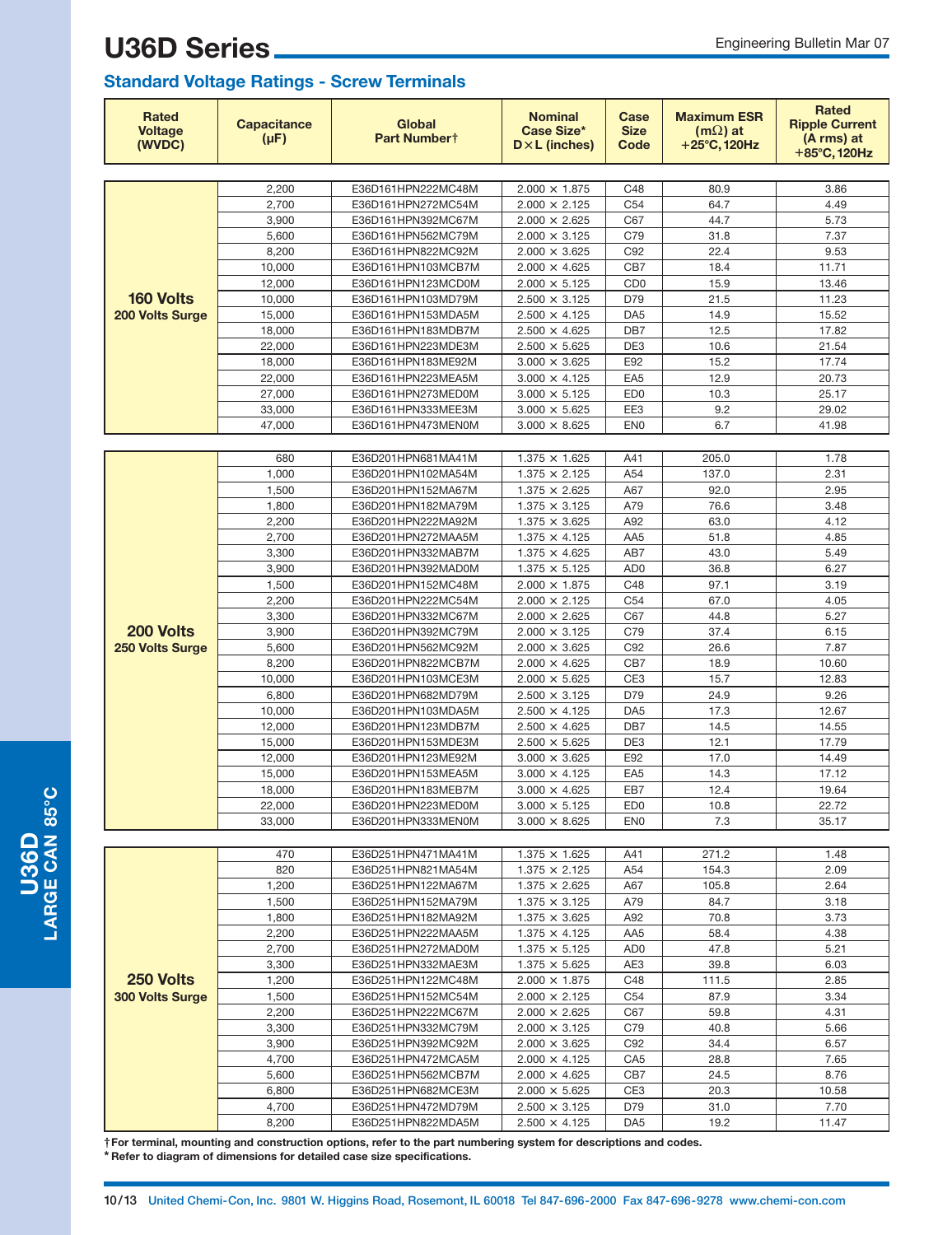**U36D Series**

| <b>Rated</b><br><b>Voltage</b><br>(WVDC) | <b>Capacitance</b><br>$(\mu F)$ | Global<br>Part Numbert                   | <b>Nominal</b><br>Case Size*<br>$D \times L$ (inches) | Case<br><b>Size</b><br>Code        | <b>Maximum ESR</b><br>$(m\Omega)$ at<br>$+25^{\circ}$ C, 120Hz | <b>Rated</b><br><b>Ripple Current</b><br>(A rms) at<br>+85°C, 120Hz |
|------------------------------------------|---------------------------------|------------------------------------------|-------------------------------------------------------|------------------------------------|----------------------------------------------------------------|---------------------------------------------------------------------|
|                                          |                                 |                                          |                                                       |                                    |                                                                |                                                                     |
|                                          | 10,000                          | E36D251HPN103MDB7M                       | $2.500 \times 4.625$                                  | DB7                                | 18.4                                                           | 13.28                                                               |
|                                          | 12,000                          | E36D251HPN123MDE3M                       | $2.500 \times 5.625$                                  | DE3                                | 13.6                                                           | 15.91                                                               |
| 250 Volts                                | 10,000                          | E36D251HPN103ME92M                       | $3.000 \times 3.625$                                  | E92                                | 18.8                                                           | 13.22                                                               |
| 300 Volts Surge                          | 12,000                          | E36D251HPN123MEA5M                       | $3.000 \times 4.125$                                  | EA <sub>5</sub>                    | 15.9                                                           | 15.31                                                               |
|                                          | 15,000                          | E36D251HPN153MED0M                       | $3.000 \times 5.125$                                  | ED <sub>0</sub>                    | 12.6                                                           | 18.76                                                               |
|                                          | 18,000                          | E36D251HPN183MEE3M<br>E36D251HPN273MEN0M | $3.000 \times 5.625$<br>$3.000 \times 8.625$          | EE3<br>EN <sub>0</sub>             | 11.2<br>7.7                                                    | 21.43<br>31.82                                                      |
|                                          | 27,000                          |                                          |                                                       |                                    |                                                                |                                                                     |
|                                          | 390                             | E36D3B1HPN391MA54M                       | $1.375 \times 2.125$                                  | A54                                | 513.0                                                          | 1.44                                                                |
|                                          | 560                             | E36D3B1HPN391MA67M                       | $1.375 \times 2.625$                                  | A67                                | 356.0                                                          | 1.80                                                                |
|                                          | 820                             | E36D3B1HPN821MA79M                       | $1.375 \times 3.125$                                  | A79                                | 243.0                                                          | 2.35                                                                |
|                                          | 1,000                           | E36D3B1HPN102MA92M                       | $1.375 \times 3.625$                                  | A92                                | 200.0                                                          | 2.78                                                                |
|                                          | 1,200                           | E36D3B1HPN122MAB7M                       | $1.375 \times 4.625$                                  | AB7                                | 166.0                                                          | 3.31                                                                |
|                                          | 1,500                           | E36D3B1HPN152MAD0M                       | $1.375 \times 5.125$                                  | AD <sub>0</sub>                    | 133.0                                                          | 3.89                                                                |
|                                          | 560                             | E36D3B1HPN561MC48M                       | $2.000 \times 1.875$                                  | C48                                | 366.0                                                          | 1.95                                                                |
|                                          | 820                             | E36D3B1HPN821MC54M                       | $2.000 \times 2.125$                                  | C <sub>54</sub>                    | 248.0                                                          | 2.47                                                                |
|                                          | 1,200                           | E36D3B1HPN122MC67M                       | $2.000 \times 2.625$                                  | C67                                | 168.0                                                          | 3.18                                                                |
|                                          | 1,500                           | E36D3B1HPN152MC79M                       | $2.000 \times 3.125$                                  | C79                                | 134.0                                                          | 3.81                                                                |
| 315 Volts                                | 2,200                           | E36D3B1HPN222MC92M                       | $2.000 \times 3.625$                                  | C92                                | 92.0                                                           | 4.94                                                                |
| 365 Volts Surge                          | 2,700                           | E36D3B1HPN272MCB7M                       | $2.000 \times 4.625$                                  | CB7                                | 74.9                                                           | 6.09                                                                |
|                                          | 3,300                           | E36D3B1HPN332MCD0M                       | $2.000 \times 5.125$                                  | C <sub>D</sub> <sub>0</sub>        | 61.8                                                           | 7.06                                                                |
|                                          | 3,900                           | E36D3B1HPN392MCE3M                       | $2.000 \times 5.625$                                  | CE3                                | 52.5                                                           | 8.01                                                                |
|                                          | 2,700                           | E36D3B1HPN272MD79M                       | $2.500 \times 3.125$                                  | D79                                | 77.5                                                           | 5.83                                                                |
|                                          | 3,900                           | E36D3B1HPN392MDA5M                       | $2.500 \times 4.125$                                  | DA <sub>5</sub>                    | 53.8                                                           | 7.91                                                                |
|                                          | 4,700                           | E36D3B1HPN472MDB7M                       | $2.500 \times 4.625$                                  | DB7                                | 44.7                                                           | 9.11                                                                |
|                                          | 5,600                           | E36D3B1HPN562MDD0M                       | $2.500 \times 5.125$                                  | D <sub>D</sub> <sub>0</sub><br>E92 | 38.1                                                           | 10.41<br>9.07                                                       |
|                                          | 4,700<br>5,600                  | E36D3B1HPN472ME92M<br>E36D3B1HPN562MEA5M | $3.000 \times 3.625$<br>$3.000 \times 4.125$          | EA <sub>5</sub>                    | 46.8<br>39.4                                                   | 10.46                                                               |
|                                          | 6,800                           | E36D3B1HPN682MEB7M                       | $3.000 \times 4.625$                                  | EB7                                | 32.9                                                           | 12.07                                                               |
|                                          | 8,200                           | E36D3B1HPN822MED0M                       | $3.000 \times 5.125$                                  | ED <sub>0</sub>                    | 27.8                                                           | 13.87                                                               |
|                                          | 15,000                          | E36D3B1HPN153MEN0M                       | $3.000 \times 8.625$                                  | EN <sub>0</sub>                    | 15.9                                                           | 23.71                                                               |
|                                          |                                 |                                          |                                                       |                                    |                                                                |                                                                     |
|                                          | 220                             | E36D351HPN221MA41M                       | $1.375 \times 1.625$                                  | A41                                | 887.0                                                          | 1.17                                                                |
|                                          | 330                             | E36D351HPN331MA54M                       | $1.375 \times 2.125$                                  | A54                                | 545.0                                                          | 1.53                                                                |
|                                          | 470                             | E36D351HPN471MA67M                       | $1.375 \times 2.625$                                  | A67                                | 379.0                                                          | 1.91                                                                |
|                                          | 680                             | E36D351HPN681MA79M                       | $1.375 \times 3.125$                                  | A79                                | 262.0                                                          | 2.47                                                                |
|                                          | 820                             | E36D351HPN821MA92M                       | $1.375 \times 3.625$                                  | A92                                | 217.0                                                          | 2.91                                                                |
|                                          | 1,000                           | E36D351HPN102MAA5M                       | $1.375 \times 4.125$                                  | AA5                                | 178.0                                                          | 3.41                                                                |
|                                          | 1,200                           | E36D351HPN122MAD0M                       | $1.375 \times 5.125$                                  | AD <sub>0</sub>                    | 148.0                                                          | 4.01                                                                |
|                                          | 470                             | E36D351HPN471MC48M                       | $2.000 \times 1.875$                                  | C48                                | 390.0                                                          | 2.06                                                                |
|                                          | 680                             | E36D351HPN681MC54M                       | $2.000 \times 2.125$                                  | C <sub>54</sub>                    | 267.0                                                          | 2.60                                                                |
|                                          | 1,000                           | E36D351HPN102MC67M                       | $2.000 \times 2.625$                                  | C67                                | 180.0                                                          | 3.35                                                                |
|                                          | 1,200                           | E36D351HPN122MC79M                       | $2.000 \times 3.125$                                  | C79                                | 149.0                                                          | 3.94                                                                |
|                                          | 1,800                           | E36D351HPN182MC92M                       | $2.000 \times 3.625$                                  | C92                                | 100.0                                                          | 5.15<br>6.04                                                        |
| 350 Volts                                | 2,200<br>2,700                  | E36D351HPN222MCA5M<br>E36D351HPN272MCB7M | $2.000 \times 4.125$<br>$2.000 \times 4.625$          | CA <sub>5</sub><br>CB7             | 82.5<br>67.3                                                   | 7.03                                                                |
| <b>400 Volts Surge</b>                   | 3,300                           | E36D351HPN332MCE3M                       | $2.000 \times 5.625$                                  | CE <sub>3</sub>                    | 55.3                                                           | 8.51                                                                |
|                                          | 2,200                           | E36D351HPN222MD79M                       | $2.500 \times 3.125$                                  | D79                                | 84.5                                                           | 6.08                                                                |
|                                          | 3,300                           | E36D351HPN332MDA5M                       | $2.500 \times 4.125$                                  | DA <sub>5</sub>                    | 56.6                                                           | 8.40                                                                |
|                                          | 3,900                           | E36D351HPN392MDB7M                       | $2.500 \times 4.625$                                  | DB7                                | 47.9                                                           | 9.58                                                                |
|                                          | 4,700                           | E36D351HPN472MDD0M                       | $2.500 \times 5.125$                                  | D <sub>D</sub> <sub>0</sub>        | 40.4                                                           | 11.02                                                               |
|                                          | 3,900                           | E36D351HPN392ME92M                       | $3.000 \times 3.625$                                  | E92                                | 49.9                                                           | 9.54                                                                |
|                                          | 4,700                           | E36D351HPN472MEA5M                       | $3.000 \times 4.125$                                  | EA <sub>5</sub>                    | 41.7                                                           | 11.06                                                               |
|                                          | 5,600                           | E36D351HPN562MEB7M                       | $3.000 \times 4.625$                                  | EB7                                | 35.3                                                           | 12.65                                                               |
|                                          | 6,800                           | E36D351HPN682MED0M                       | $3.000 \times 5.125$                                  | ED <sub>0</sub>                    | 29.6                                                           | 14.59                                                               |
|                                          | 8,200                           | E36D351HPN822MEE3M                       | $3.000 \times 5.625$                                  | EE3                                | 25.1                                                           | 16.70                                                               |
|                                          | 12,000                          | E36D351HPN123MEN0M                       | $3.000 \times 8.625$                                  | <b>EN0</b>                         | 17.4                                                           | 24.49                                                               |
|                                          | 6,800                           | E36D351LLN682MFA5M                       | $3.500 \times 4.125$                                  | FA <sub>5</sub>                    | 32.0                                                           | 11.39                                                               |
|                                          | 8,200                           | E36D351LLN822MFB7M                       | $3.500 \times 4.625$                                  | FB7                                | 27.0                                                           | 12.88                                                               |
|                                          | 10,000                          | E36D351LLN103MFE3M                       | $3.500 \times 5.625$                                  | FE3                                | 23.0                                                           | 15.17                                                               |

**†For terminal, mounting and construction options, refer to the part numbering system for descriptions and codes. \* Refer to diagram of dimensions for detailed case size specifications.**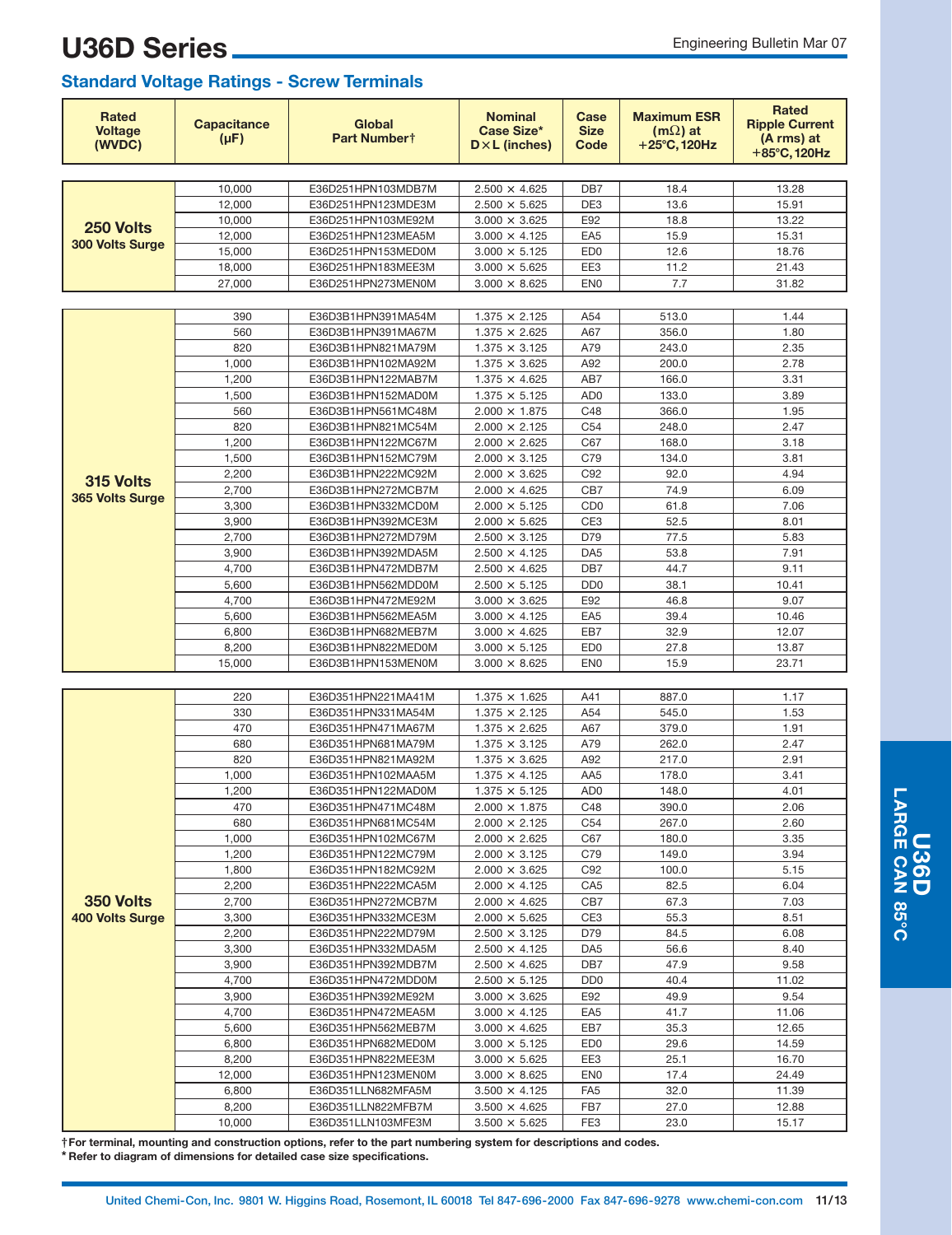#### **Standard Voltage Ratings - Screw Terminals**

| Rated<br><b>Voltage</b><br>(WVDC) | <b>Capacitance</b><br>$(\mu F)$ | <b>Global</b><br>Part Numbert            | <b>Nominal</b><br><b>Case Size*</b><br>$D \times L$ (inches) | Case<br><b>Size</b><br>Code        | <b>Maximum ESR</b><br>$(m\Omega)$ at<br>$+25^{\circ}$ C, 120Hz | Rated<br><b>Ripple Current</b><br>(A rms) at<br>+85°C, 120Hz |
|-----------------------------------|---------------------------------|------------------------------------------|--------------------------------------------------------------|------------------------------------|----------------------------------------------------------------|--------------------------------------------------------------|
|                                   |                                 |                                          |                                                              |                                    |                                                                |                                                              |
|                                   | 180                             | E36D401HPN181MA41M                       | $1.375 \times 1.625$                                         | A41                                | 921.0                                                          | 1.06                                                         |
|                                   | 330                             | E36D401HPN331MA54M                       | $1.375 \times 2.125$                                         | A54                                | 495.0                                                          | 1.53                                                         |
|                                   | 390                             | E36D401HPN391MA67M                       | $1.375 \times 2.625$                                         | A67                                | 416.0                                                          | 1.74                                                         |
|                                   | 560                             | E36D401HPN561MA79M                       | $1.375 \times 3.125$                                         | A79                                | 289.0                                                          | 2.24                                                         |
|                                   | 680                             | E36D401HPN681MA92M                       | $1.375 \times 3.625$                                         | A92                                | 238.0                                                          | 2.65                                                         |
|                                   | 820                             | E36D401HPN821MAA5M                       | $1.375 \times 4.125$                                         | AA5                                | 197.0                                                          | 3.09                                                         |
|                                   | 1,000                           | E36D401HPN102MAB7M                       | $1.375 \times 4.625$                                         | AB7                                | 162.0                                                          | 3.49                                                         |
|                                   | 1,200                           | E36D401HPN122MAE3M                       | $1.375 \times 5.625$                                         | AE3                                | 135.0                                                          | 4.20                                                         |
|                                   | 390                             | E36D401HPN391MC48M                       | $2.000 \times 1.875$                                         | C48                                | 416.0                                                          | 1.88                                                         |
|                                   | 560                             | E36D401HPN561MC54M                       | $2.000 \times 2.125$                                         | C <sub>54</sub>                    | 295.0                                                          | 2.36                                                         |
|                                   | 820                             | E36D401HPN821MC67M                       | $2.000 \times 2.625$                                         | C67                                | 200.0                                                          | 3.04                                                         |
|                                   | 1,200                           | E36D401HPN122MC79M                       | $2.000 \times 3.125$                                         | C79                                | 137.0                                                          | 3.94                                                         |
|                                   | 1,500                           | E36D401HPN152MC92M                       | $2.000 \times 3.625$                                         | C92                                | 109.0                                                          | 4.71                                                         |
| 400 Volts                         | 1,800                           | E36D401HPN182MCA5M                       | $2.000 \times 4.125$                                         | CA <sub>5</sub>                    | 91.5                                                           | 5.47                                                         |
| <b>450 Volts Surge</b>            | 2,200                           | E36D401HPN222MCB7M                       | $2.000 \times 4.625$                                         | CB7                                | 75.0                                                           | 6.34                                                         |
|                                   | 2,700                           | E36D401HPN272MCE3M                       | $2.000 \times 5.625$                                         | CE <sub>3</sub>                    | 61.3                                                           | 7.70                                                         |
|                                   | 1,800                           | E36D401HPN182MD79M                       | $2.500 \times 3.125$                                         | D79                                | 93.5                                                           | 5.50                                                         |
|                                   | 2,700                           | E36D401HPN272MDA5M                       | $2.500 \times 4.125$                                         | DA <sub>5</sub>                    | 62.6                                                           | 7.60                                                         |
|                                   | 3,900                           | E36D401HPN392MDB7M                       | $2.500 \times 4.625$                                         | DB7                                | 44.2                                                           | 9.58                                                         |
|                                   | 4,700<br>3,900                  | E36D401HPN472MDE3M<br>E36D401HPN392ME92M | $2.500 \times 5.625$<br>$3.000 \times 3.625$                 | DE3<br>E92                         | 37.0<br>46.5                                                   | 11.50<br>9.54                                                |
|                                   | 4,700                           | E36D401HPN472MEA5M                       | $3.000 \times 4.125$                                         | EA <sub>5</sub>                    | 38.8                                                           | 11.06                                                        |
|                                   | 5,600                           | E36D401HPN562MED0M                       | $3.000 \times 5.125$                                         | ED <sub>0</sub>                    | 32.3                                                           | 13.24                                                        |
|                                   | 6,800                           | E36D401HPN682MEE3M                       | $3.000 \times 5.625$                                         | EE3                                | 27.1                                                           | 15.21                                                        |
|                                   | 10,000                          | E36D401HPN103MEN0M                       | $3.000 \times 8.625$                                         | <b>EN0</b>                         | 18.7                                                           | 22.36                                                        |
|                                   | 5,600                           | E36D401LLN562MFA5M                       | $3.500 \times 4.125$                                         | FA <sub>5</sub>                    | 37.0                                                           | 10.59                                                        |
|                                   | 6,800                           | E36D401LLN682MFB7M                       | $3.500 \times 4.625$                                         | FB7                                | 31.0                                                           | 12.02                                                        |
|                                   | 8,200                           | E36D401LLN822MFD0M                       | $3.500 \times 5.125$                                         | FD <sub>0</sub>                    | 26.0                                                           | 13.82                                                        |
|                                   |                                 |                                          |                                                              |                                    |                                                                |                                                              |
|                                   | 150                             | E36D451HPN151MA41M                       | $1.375 \times 1.625$                                         | A41                                | 1,687.8                                                        | 0.96                                                         |
|                                   | 270                             | E36D451HPN271MA54M                       | $1.375 \times 2.125$                                         | A54                                | 923.3                                                          | 1.39                                                         |
|                                   | 330                             | E36D451HPN331MA67M                       | $1.375 \times 2.625$                                         | A67                                | 749.9                                                          | 1.60                                                         |
|                                   | 470                             | E36D451HPN471MA79M                       | $1.375 \times 3.125$                                         | A79                                | 525.5                                                          | 2.05                                                         |
|                                   | 560                             | E36D451HPN561MA92M                       | $1.375 \times 3.625$                                         | A92                                | 440.3                                                          | 2.40                                                         |
|                                   | 680                             | E36D451HPN681MAA5M                       | $1.375 \times 4.125$                                         | AA5                                | 362.5                                                          | 2.81                                                         |
|                                   | 820                             | E36D451HPN821MAB7M                       | $1.375 \times 4.625$                                         | AB7                                | 300.7                                                          | 3.16                                                         |
|                                   | 1,000                           | E36D451HPN102MAE3M                       | $1.375 \times 5.625$                                         | AE3                                | 246.6                                                          | 3.83                                                         |
|                                   | 330                             | E36D451HPN331MC48M                       | $2.000 \times 1.875$                                         | C48                                | 653.4                                                          | 1.73                                                         |
|                                   | 470                             | E36D451HPN471MC54M                       | $2.000 \times 2.125$                                         | C <sub>54</sub>                    | 535.9                                                          | 2.16                                                         |
|                                   | 680                             | E36D451HPN681MC67M                       | $2.000 \times 2.625$                                         | C67                                | 366.8                                                          | 2.76                                                         |
|                                   | 1,000                           | E36D451HPN102MC79M                       | $2.000 \times 3.125$                                         | C79                                | 249.0                                                          | 3.60                                                         |
|                                   | 1,200                           | E36D451HPN122MC92M                       | $2.000 \times 3.625$                                         | C92                                | 207.1                                                          | 4.21                                                         |
| 450 Volts                         | 1,500                           | E36D451HPN152MCA5M                       | $2.000 \times 4.125$                                         | CA <sub>5</sub>                    | 165.8                                                          | 4.99                                                         |
| <b>500 Volts Surge</b>            | 1,800                           | E36D451HPN182MCB7M                       | $2.000 \times 4.625$                                         | CB7                                | 138.3                                                          | 5.74                                                         |
|                                   | 2,200                           | E36D451HPN222MCE3M                       | $2.000 \times 5.625$                                         | CE3                                | 113.2                                                          | 6.95                                                         |
|                                   | 1,500                           | E36D451HPN152MD79M                       | $2.500 \times 3.125$                                         | D79                                | 168.2                                                          | 5.02                                                         |
|                                   | 2,200                           | E36D451HPN222MDA5M                       | $2.500 \times 4.125$                                         | DA <sub>5</sub>                    | 114.5                                                          | 6.86                                                         |
|                                   | 2,700                           | E36D451HPN272MDB7M                       | $2.500 \times 4.625$<br>$2.500 \times 5.125$                 | DB7                                | 93.7                                                           | 7.97                                                         |
|                                   | 3,300<br>3,900                  | E36D451HPN332MDD0M<br>E36D451HPN392MDE3M | $2.500 \times 5.625$                                         | D <sub>D</sub> <sub>0</sub><br>DE3 | 77.1<br>65.6                                                   | 9.23<br>10.47                                                |
|                                   | 2,700                           | E36D451HPN272ME92M                       | $3.000 \times 3.625$                                         | E92                                | 95.6                                                           | 7.93                                                         |
|                                   | 3,900                           | E36D451HPN392MEA5M                       | $3.000 \times 4.125$                                         | EA <sub>5</sub>                    | 78.4                                                           | 10.08                                                        |
|                                   | 4,700                           | E36D451HPN472MED0M                       | $3.000 \times 5.125$                                         | ED <sub>0</sub>                    | 55.7                                                           | 12.13                                                        |
|                                   | 5,600                           | E36D451HPN562MEE3M                       | $3.000 \times 5.625$                                         | EE3                                | 47.2                                                           | 13.80                                                        |
|                                   | 8,200                           | E36D451HPN822MEN0M                       | $3.000 \times 8.625$                                         | <b>EN0</b>                         | 32.4                                                           | 20.25                                                        |
|                                   | 4,700                           | E36D451LLN472MFA5M                       | $3.500 \times 4.125$                                         | FA <sub>5</sub>                    | 67.0                                                           | 7.87                                                         |
|                                   | 5,600                           | E36D451LLN562MFB7M                       | $3.500 \times 4.625$                                         | FB7                                | 56.0                                                           | 8.94                                                         |
|                                   | 6,800                           | E36D451LLN682MFD0M                       | $3.500 \times 5.125$                                         | FD <sub>0</sub>                    | 47.0                                                           | 10.28                                                        |

**†For terminal, mounting and construction options, refer to the part numbering system for descriptions and codes.**